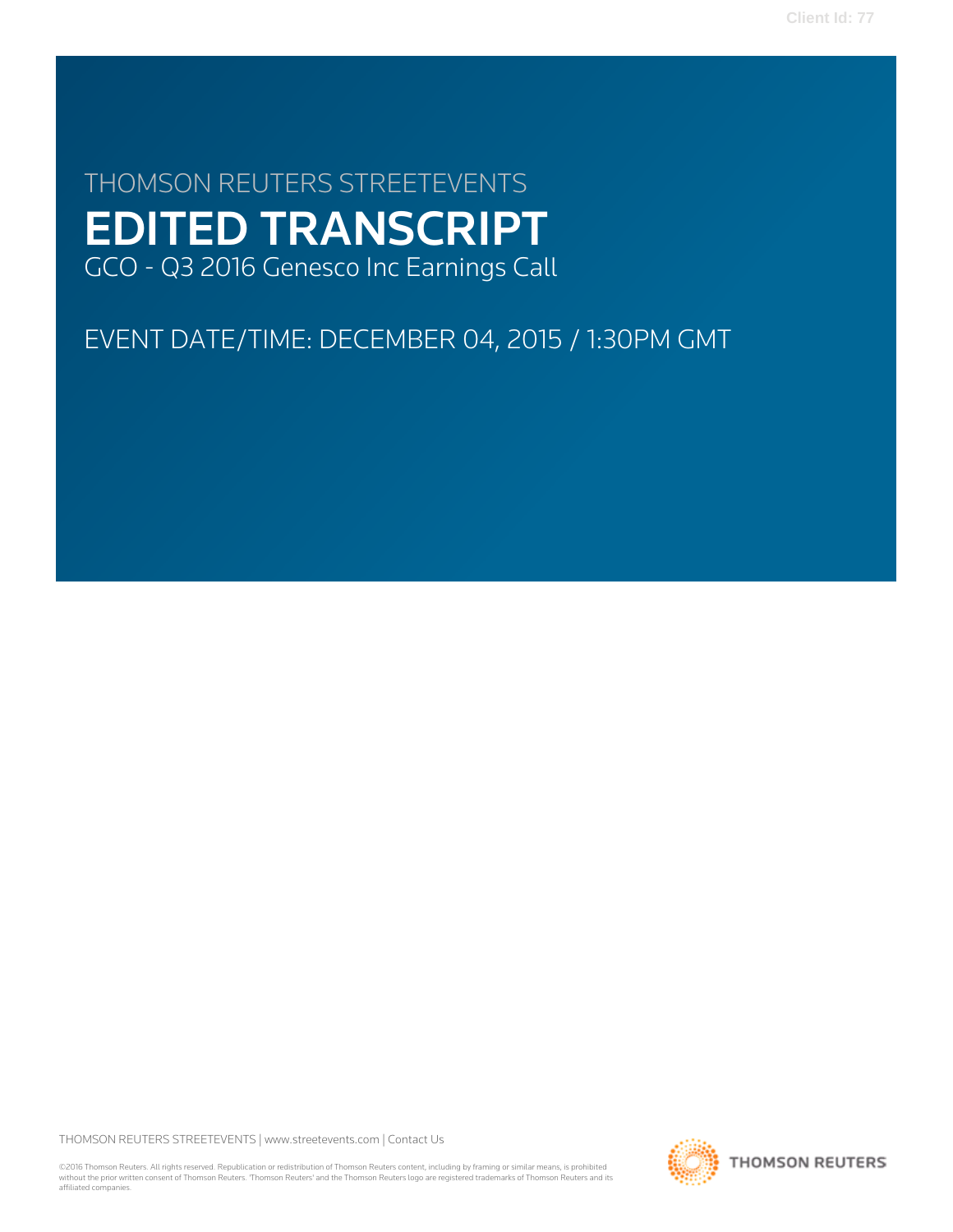### **CORPORATE PARTICIPANTS**

**[Bob Dennis](#page-1-0)** Genesco Inc. - Chairman, President & CEO **[Mimi Vaughn](#page-3-0)** Genesco Inc. - SVP, Finance & CFO

### **CONFERENCE CALL PARTICIPANTS**

**[Jay Sole](#page-6-0)** Morgan Stanley - Analyst **[Steve Marotta](#page-7-0)** CL King & Associates - Analyst **[Erinn Murphy](#page-9-0)** Piper Jaffray - Analyst **[Sam Poser](#page-10-0)** Sterne Agee CRT - Analyst **[Jill Nelson](#page-12-0)** Johnson Rice & Company - Analyst **[Eddie Plank](#page-13-0)** Jefferies & Co. - Analyst **[Scott Krasik](#page-14-0)** Buckingham Research Group - Analyst **[Jonathan Komp](#page-16-0)** Robert W. Baird - Analyst **[Taposh Bari](#page-18-0)** Goldman Sachs - Analyst **[Chris Svezia](#page-19-0)** Susquehanna Financial Group - Analyst

### **PRESENTATION**

#### **Operator**

Good day, everyone. Welcome to the Genesco third-quarter fiscal 2016 conference call. Just a reminder, today's call is being recorded. Participants on the call expect to make forward-looking statements. These statements reflect the participants' expectations as of today, but actual results could be different.

Genesco refers you to this morning's earnings release and to the Company's SEC filings, including the most recent 10-Q filing, for some of the factors that could cause differences from the expectations reflected in the forward-looking statements made during the call today.

Participants also expect to refer to certain adjusted financial measures during the call. All non-GAAP financial measures referred to in the prepared remarks are reconciled to their GAAP counterparts in the attachments to this morning's press release and in schedules available on the Company's home page under Investor Relations.

<span id="page-1-0"></span>I will now turn the call over to Mr. Bob Dennis, Genesco's Chairman, President and Chief Executive Officer. Please go ahead, sir.

#### **Bob Dennis** - Genesco Inc. - Chairman, President & CEO

Good morning and thank you for being with us. I am joined today by our Chief Financial Officer, Mimi Vaughn.

We delivered solid third-quarter results highlighted by an adjusted EPS increase of 9% to \$1.40 versus \$1.28 a year ago. Our bottom-line improvement was fueled by healthy top-line growth. Total sales grew 7% and consolidated comparable same-store sales were also up 7%.

Our direct business once again posted strong gains, increasing 25%, while stores were up a solid 6% in the quarter. We are pleased with our overall results relative to last year and our expectations.

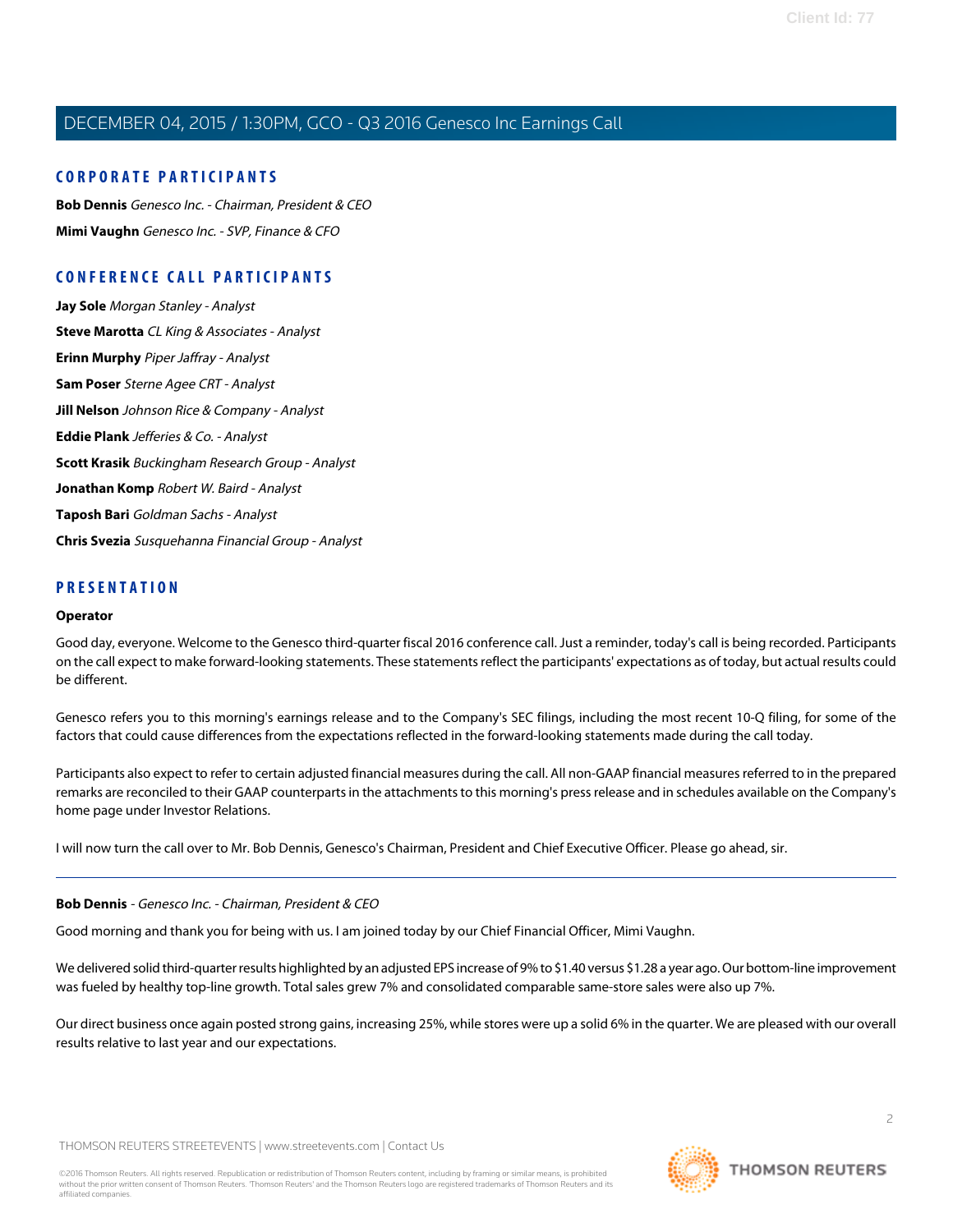The specific initiatives that we've implemented aimed at improving the operating performance at each of our retail concepts continue to gain traction. Journeys performed exceptionally well in the third quarter. The positive momentum coming out of back-to-school continued through the quarter to deliver a 6% comp gain. A narrow and deep assortment of trend-right product benefited sales and margins thanks to strong full-price selling of fashion athletic and casual footwear.

And while we are talking about Journeys, we would like to extend a big congratulations to Jim Estepa, CEO of the Journeys Group, who was inducted this week into the Footwear News Hall of Fame. This very well-deserved honor recognizes Jim's incredible leadership in building Journeys into the exceptional business it is today and is well-timed with Journeys' upcoming 30th anniversary. Congratulations, Jim.

Meanwhile, the Schuh team navigated through a difficult operating environment to post a 2% comp increase while also preserving gross margins. Schuh's reported operating profit was aided by the conclusion of the incentive bonus payment tied to the acquisition, which was expensed last year, but not this year. Excluding this benefit, Schuh deleveraged expenses somewhat given the small comp increase and reported profitability was pressured further by headwinds from the stronger US dollar.

At Lids, a favorable mix of Major League Baseball teams during the first two rounds of the playoffs drove more for price selling than we had expected and helped push third-quarter comp growth to 12%. As expected, we promoted intensely during the quarter and made further strides towards the goal of rightsizing inventory by year-end. The SG&A leverage achieved by the strong comps was (technical difficulty) gross margin pressure, however, and year-over-year profitability declined for Lids.

We have made significant progress positioning the business to deliver improved profitability beginning next year, but we have more work to do in Q4 to be where we want to be at year-end. During the quarter, we were very active buying back our stock, repurchasing 1.7 million shares. Since the start of this fiscal year, we have bought back over 2.1 million shares or almost 9% of our prior year-end outstanding share count. This reduced share count helped third-quarter EPS a little, will benefit fourth-quarter EPS even more and will make an even bigger difference to next year's EPS.

Turning to our November results, the strong sales trends that marked our third-quarter performance started to slow in the last week of October and further decelerated as we moved into November. As many retailers have already discussed, sales prior to the week leading up to Black Friday were sluggish as warm weather in the majority of the US dampened mall traffic and negatively impacted demand for seasonal footwear and apparel.

We then experienced a robust pickup for the final week of November, leading into a strong Black Friday weekend, which we define as Thanksgiving through Tuesday. For the Black Friday weekend, comp sales increased 11% over the same timeframe a year ago. Direct sales were especially strong with over a 30% inbound order increase. We have made a number of operational investments over the past year to improve handling of e-commerce orders and fulfillment during peak periods and as a result, customers will be receiving their orders even faster this year.

We were selectively more promotional in our footwear concepts to address the slow start to the month and the consumer responded very positively on both sides of the Atlantic. So, the fourth quarter to date is a tale of two sales trends -- a slow start to the month and a dramatic pickup at the end during the heaviest selling period. Altogether, through this past Tuesday, quarter-to-date comps were up 6% with stores up 4% and direct sales up 25%.

Schuh had a more difficult weekend than our North American businesses, in line with what seems to have characterized the UK market. UK shoppers were bargain-hunting and gravitated to the Web over stores.

Looking ahead, we feel good about our assortments across each of our divisions and the strong comps we achieved at the end of the month. The recent sales volatility and the consumer focus on promotions, however, make us a bit more cautious for the fourth quarter and the environment may necessitate more selective promotions to achieve top-line targets. And this is especially the case at Schuh given the current UK retail market situation.

We've also said we are committed to taking whatever action is required to right-size inventory at Lids by the end of the year. In fact, we have built into the fourth quarter even more promotional activity than earlier anticipated to accomplish even more aggressive goals. We believe this final markdown activity will position Lids to begin next year with a fresh and compelling assortment that will drive a much greater percentage of full-price

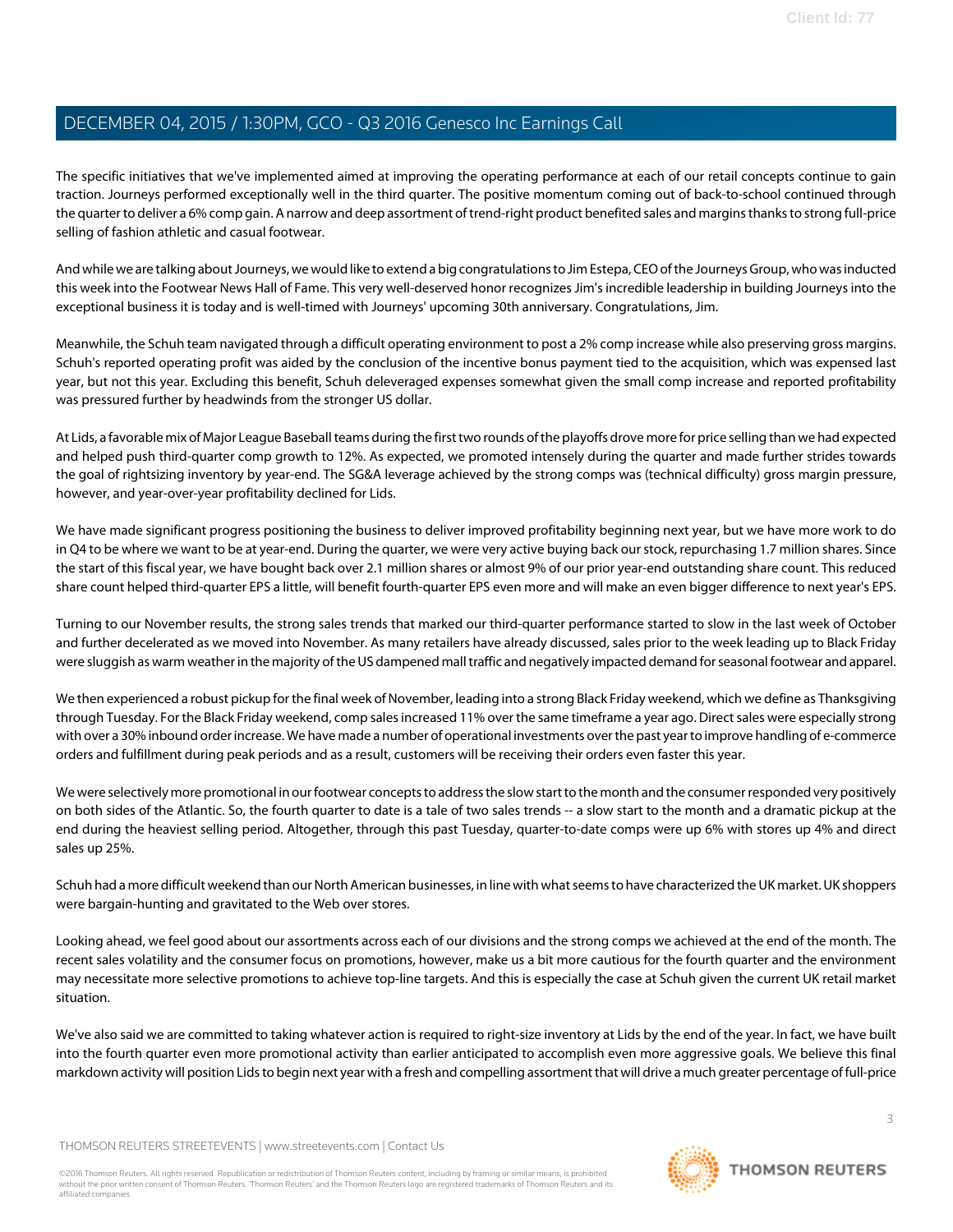selling in the coming year. And additionally, there are some potential team-related headwinds for Lids in Q4 versus last year, which I will discuss later in more detail.

So all of these are major factors in our guidance revision. Mimi will walk through the guidance in detail momentarily, but, in short, we are now forecasting annual EPS in the range of \$4.50 to \$4.60, a reduction of approximately 4% from our previous outlook of \$4.70 to \$4.80. And with that, let me turn the call over to Mimi to go over the financials.

### <span id="page-3-0"></span>**Mimi Vaughn** - Genesco Inc. - SVP, Finance & CFO

Thank you, Bob. Good morning, everyone. As a reminder, we have posted more detailed information online in our CFO commentary, so I will highlight a few key points from our reported results. The 7% increase in total sales for the quarter to \$774 million reflected a 7% increase in consolidated comp sales, an increase in non-comp sales of approximately \$10 million, including the opening of 33 new stores and an increase of 7% in wholesale sales.

By division, building on our first-half positive results, total comps were up again across the board, up 6% at Journeys, 2% at Schuh, 12% at Lids and 5% at Johnston & Murphy. Consolidated store comps were up a solid 6% and direct comps were up 25%, which pushed direct as a percent of total retail sales to 8% for the quarter compared to 7% a year ago.

Lids' direct comp for the quarter were up a strong 52%. The effect of Lids turning on its Locate system, which gives online access to an additional 50,000 plus SKUs in the stores, has contributed to this improvement, along with the increased promotional sales. In the quarter, Lids turned on an additional 300 stores for locate for a total of over 800 stores. Increases in Journeys and J&M direct comps were double digit as well.

Turning to the fourth quarter, for the total Company, comps through Tuesday, December 1 increased 6% with stores up 4% and direct up 25%. By division, total comps were up for all our US retail businesses, up 8% at Journeys, 8% at Lids, 7% at Johnston & Murphy, but down 3% at Schuh. As Bob mentioned, these comps reflected a significant acceleration in the week leading up to Black Friday, which then continued throughout the weekend.

Gross margin for the quarter decreased 130 basis points from last year to 48.3%. As expected, gross margins in all the Lids Sports Group retail businesses except for the core US headwear stores were down quite a bit. Gross margin for the US headwear stores, which traditionally is the strongest, remained strong and was essentially flat versus last year. The intensity of the promotional activity was most evident in Lids' e-commerce, which has proven especially effective as a channel to clear merchandise and in Locker Room and Locker Room at Macy's where the markdown activity was the most concentrated.

Part of the 490 basis point gross margin decrease at Lids was due to mix of businesses in addition to the heavy markdowns. The Lids decrease was offset in part by an 80 basis point improvement at Journeys due largely to higher initial margins, but also to more full-price selling and fewer markdowns. Gross margin at Schuh was flat and at Johnston & Murphy decreased 140 basis points, primarily due to lower initial margins resulting from product and channel mix shifts.

Total adjusted SG&A expense improved 130 basis points to 41.6%. With strong comps, the Company leveraged rent, central and other expenses on a consolidated basis. In addition, this year's results benefited from the end of the Schuh acquisition incentive put in place when we purchased Schuh four years ago. Last year was the final year of expensing the incentive and there is no P&L expense related to it in the current year.

Selling salary expense in total for the Company was flat as a percent of sales. While both Journeys and Lids have been facing store-level wage pressure driven by minimum wage increases and retail competitor moves, both have made efforts to manage this pressure by substituting lower-cost part-time hours for full-time hours. Lids was able to shift a higher percentage to part-time hours and in fact leverage selling salaries in the quarter. Journeys was not able to fully offset the wage pressure and deleverage selling salaries somewhat.

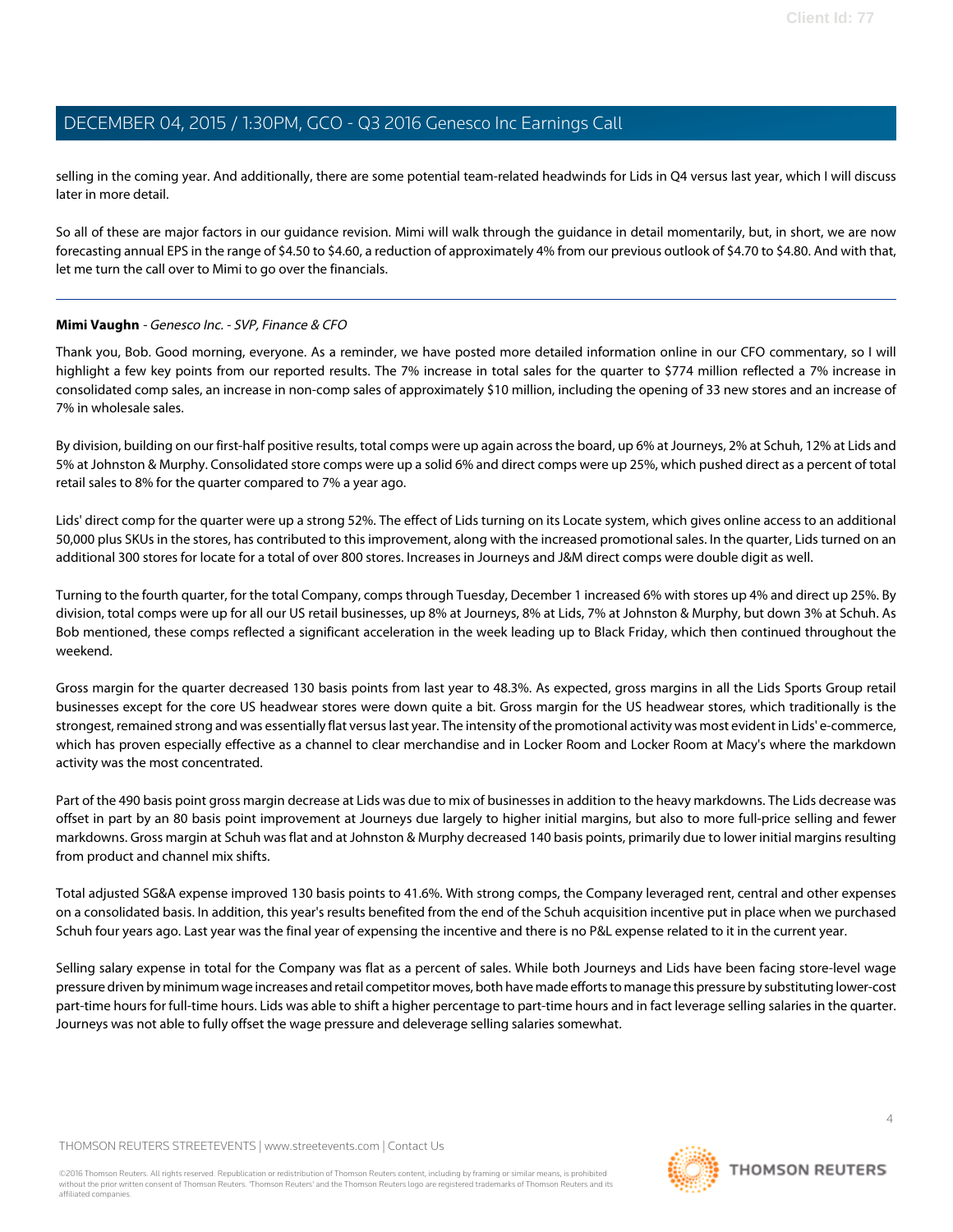The stronger US dollar against the pound, euro and Canadian dollar created foreign exchange headwinds in the quarter as well. With higher sales, adjusted operating income for the quarter improved 7% to \$52.2 million. While the SG&A improvement for the quarter was meaningful, it was offset by gross margin pressure; thus, operating margin was flat at 6.7%. Third-quarter adjusted EPS was \$1.40, up 9% over last year's \$1.28.

Turning now to the balance sheet, inventory was up 6% year-over-year with retail square footage up 1% and sales up 7%. Journeys inventory was up 23% on a square footage increase of 1% and sales increase of 6%. This is due to timing. Journeys had planned this increase to be able to maximize anticipated strong holiday sales beginning in the fourth quarter and we expect inventories to be at a normalized level by year-end.

Lids' inventory was down 7% on a square footage decrease of 2% and sales increase of 12%. As we have said, the Lids plan has been to liquidate inventory throughout the year and couple that with a reduced level of (technical difficulty) to reach the year-end target of a 10% to 15% reduction. As such, we have now begun to see decreases over last year's inventory level.

Next, capital expenditures were \$32 million and depreciation and amortization was \$19 million for the quarter. We ended the quarter with \$28 million in cash, \$149 million of borrowings under our domestic credit facility and \$66 million of UK debt. These levels represent the quarter-end borrowing peak for the year and we anticipate by year-end borrowings under our domestic credit facility will be in the neighborhood of [\$88] million, including borrowings (technical difficulty) purchased and we will have less than \$50 million of UK debt.

Finally, given our stock's relative valuation and our expected levels of cash generation, we repurchased approximately 1.7 million shares for roughly \$101.5 million at an average price of \$59.45 per share during the quarter. Without the third-quarter buybacks, our adjusted EPS would have been \$1.38, so the lower share count contributed \$0.02 to the third quarter's results.

Now turning to guidance, with the uneven start to the fourth quarter and our belief the quarter is likely to be more promotional than originally anticipated for several of our businesses, especially Schuh, coupled with our plans for specific additional promotions at Lids in Q4, we are revising our full-year EPS guidance to a range of \$4.50 to \$4.60 from \$4.70 to \$4.80. We expect the share buybacks made in the third quarter will contribute about \$0.10 of this amount.

While we have made a lot of progress reducing Lids' inventory, the revised guidance reflects our intent to go deeper and be even more aggressive in order to hit the high end of the 10% to 15% reduction goal and enter the new year clean.

A few reminders from our previous guidance. We anticipate the strong dollar will remain a headwind and weigh down earnings by \$0.07 per share for the year assuming exchange rates stay where they are. We also expect that an increased expense from a legacy pension plan will reduce full-year earnings by another \$0.04 per share. Finally, we will continue to benefit in the fourth quarter from the end of the Schuh acquisition incentive.

We anticipate total sales will increase 5% to 6% with consolidated comps, including direct, increasing 5% to 6%. We have opened 60 new stores through the end of the third quarter and expect to open 24 more for a total of 84 by the end of the year. We expect gross margins to be down year-over-year for the total Company, more than the last time we reviewed guidance due to the anticipated incremental markdown activity at Lids and elsewhere. This gross margin guidance includes a Lids decline with smaller declines at Schuh and J&M and slightly higher margins at Journeys.

Next, we anticipate SG&A expense as a percent of sales will be down in the range of 20 basis points compared with last year. We will have difficulty leveraging comp to a greater extent due to the expense pressure we have experienced. Continuation of the store-level wage pressure we have felt is included in our guidance. This all results in an operating margin that is down for the year. Finally, our fiscal 2016 tax rate is expected to be 36.8%.

Looking at the balance sheet, we expect inventories at year-end to be flat to up just a little, including up to a 15% reduction at Lids. We are planning capital expenditures in the \$110 million to \$120 million range. We anticipate spending on e-commerce, omni-channel, distribution centers and other non-store capital to be a sizable portion of these amounts, but in line with last year's levels. Depreciation and amortization is estimated at approximately \$76 million.

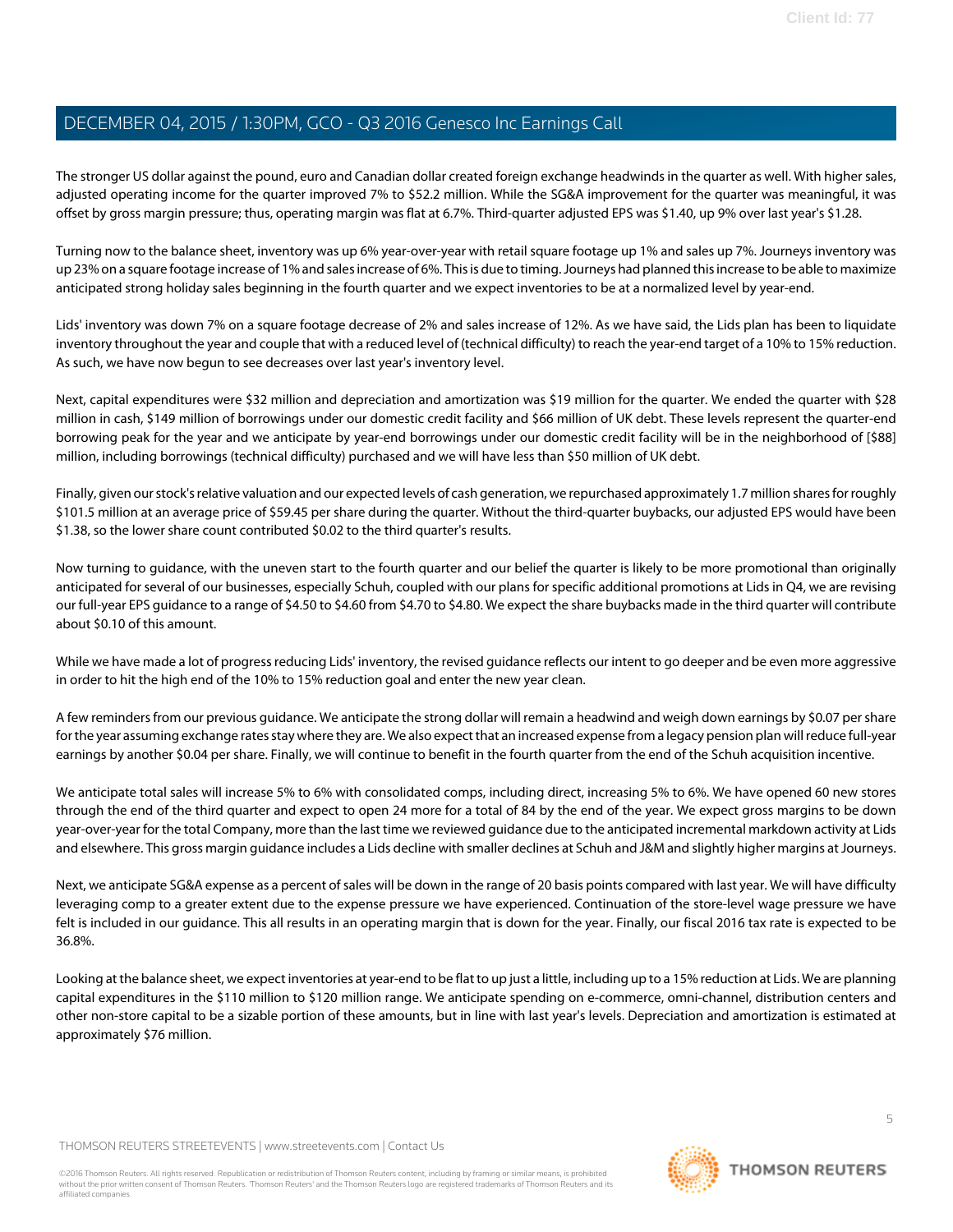We are assuming average shares outstanding of 23 million for the year. We've not included any stock buyback in this guidance beyond the buying we did already in the third quarter. However, we do have \$21 million remaining on our most recent stock repurchase authorization of \$100 million. Now I will turn the call back over to Bob.

#### **Bob Dennis** - Genesco Inc. - Chairman, President & CEO

Thanks, Mimi. I'm going to touch on a few of the major factors in the performance of our individual businesses and our current outlook for them starting with Journeys. While traffic has been choppy at Journeys, conversion has been up consistently quarter-to-date pointing both to the strength of our merchandise assortments and the success of our initiatives to concentrate our sales staffing in peak traffic periods in order to drive conversion.

Despite the recent comp volatility, the Journeys team continues to be optimistic that the quarter will come in close to where we planned. In addition to the recent pickup in boot sales, we are in a better inventory position with key brands versus a year ago when we ran out of many popular items during the holiday season. On top of all this, we believe incremental investments in additional catalogs and e-commerce marketing will drive upside in our direct business. Finally, Journeys has a long history of reacting to sales shortfalls versus plan if needed, so we don't anticipate inventory will be an issue.

We really look forward to the acquisition of the 37 store Little Burgundy retail footwear chain in Canada, which we announced last month and anticipate will close as early as next week. Little Burgundy serves a fashion-oriented 18 to 34-year-old customer looking for on-trend branded footwear and accessories. Little Burgundy will be run as a separate concept and will be complementary as a retail chain to Journeys in Canada. We are excited about welcoming the Little Burgundy team to Genesco and we feel very fortunate to have retained their terrific group of operators. This team will continue to operate out of Canada as part of the Journeys Group.

At Schuh, warm weather and a lack of a major fashion driver have combined to create a more promotional operating environment than we'd prefer. While sales of boots have been soft and some retail competition have broken ranks on price, the Schuh team has tightly managed its inventories and is well-prepared to do what it takes to end the year with inventory in good shape.

Over Black Friday weekend, Schuh opened a second store in Germany following the launch of its first store, which opened outside Dusseldorf in March of this year. It is still very early and we will continue to approach expansion in Continental Europe conservatively, but we are encouraged by the initial results.

Moving to Lids, the third quarter was highlighted by a double-digit comp improvement, which included strong sales for key teams participating in the Major League Baseball playoffs led by the Mets, Cubs, Blue Jays and Dodgers. The margin declined from inventory rightsizing was offset a little by this increased full-price selling.

In Locker Room for Q4, Ohio State likely represents a headwind this year versus last year given they will probably miss the playoffs and the Seattle Seahawks could be another headwind if they too do not make it into the playoffs. And finally, the week later Super Bowl will shift some of the sales running up to the championship out of the fourth quarter and into next year.

Regardless, we feel good about our current position and future outlook for Lids for many reasons, seven of which I am going to cite here. First, Lids' inventories are much cleaner than at any point in the past 24 months and are going to be cleaner still by year-end. Two, we have been implementing a new merchandise practice, including earlier and deeper markdowns to clear inventories on a more regular cadence going forward.

Three, we will be making progress towards a healthier store base by closing stores or renegotiating rents for approximately 50 underperforming locations over the next three years through lease expirations and kickouts. Four, we are launching a new and improved front end for Lids.com that will improve navigation and we assume conversion significantly on our websites. We anticipate implementation of this new front end in the first quarter of next year.

Five, there are more benefits to reap from technology-oriented initiatives such as Locate, the system to access inventory in the stores from online and AutoStore, a robotic system to expedite picking in the warehouse and to add efficiency. Six, our partnership with Macy's offers upside potential.

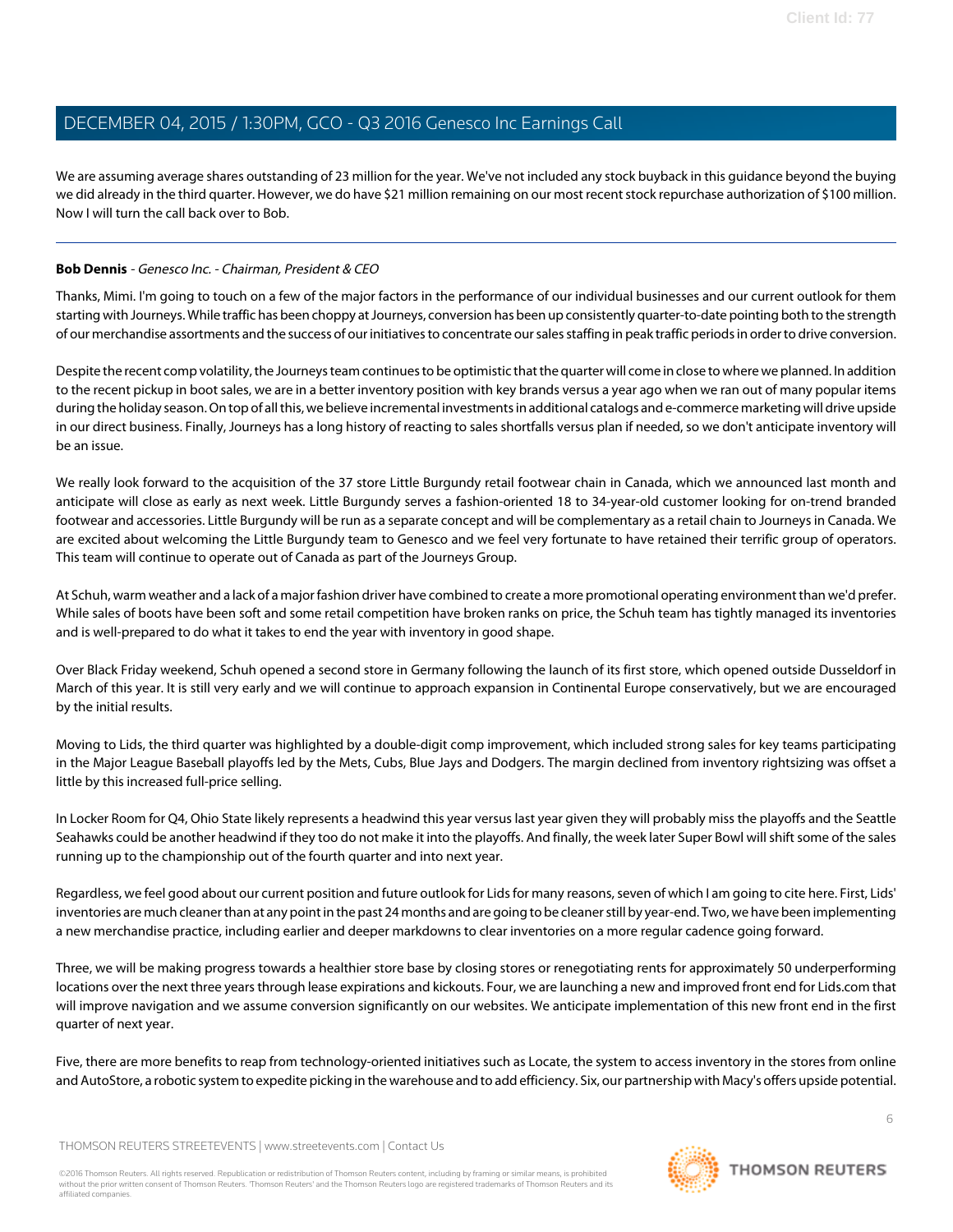As we said last quarter, Macy's has been a great partner in forging the path to make it a success and has worked with us on a number of improvements that should boost the profitability of this business going forward. And comps in excess of 30% in the third quarter are a good sign of potential. And seven, we have strengthened the Lids leadership team by bringing in a new CFO this year and new talent in the merchandising organization.

At Johnston & Murphy, it was a good quarter for the brand. Retail comps were up 5% and our wholesale business was even stronger. As we've noted before, J&M's past performance has been heavily influenced by volatility in the stock market. The fact that this wasn't the case during this third quarter speaks to the strength of the current merchandise offerings, particularly men's casual footwear.

While we are feeling the impact from lower tourism levels in several J&M outlets as the result of the stronger dollar, full-line stores are performing nicely. And then finally, license brands performed well in the quarter and our team here is enthusiastic about the initial launch of Bass footwear this coming spring. With its authentic brand heritage, we are bullish on the long-term potential of this opportunity.

So in closing, I would really like to thank all of our teams for their great work in delivering strong third-quarter results and once again, we owe a successful Thanksgiving weekend to the stellar efforts and dedication of all of our retail management teams and store associates and all of those who support them. Our employees executed this critical holiday in challenging conditions, which once again included a large number of our stores that opened on Thanksgiving Day. And now, operator, we are ready to take questions.

### **QUESTIONS AND ANSWERS**

#### **Operator**

<span id="page-6-0"></span>(Operator Instructions). Jay Sole, Morgan Stanley.

#### **Jay Sole** - Morgan Stanley - Analyst

Good morning. So Bob, it sounds like the inventory at Lids is actually getting already pretty clean, pretty close to in line with sales. And you plan on it being down by 15% by the end of the year. Can you talk about -- that sounds like it will be extremely clean. Why 15% is the right number? And can you also explain what the difference was in the promotions because with a lot of full-price selling that seemed to be helped by Major League Baseball playoffs, why was the gross margin what it was? Was there a difference between some of the maybe aged inventory that you had to do more to clean? Or if you could maybe just explain that, it would be super helpful.

#### **Bob Dennis** - Genesco Inc. - Chairman, President & CEO

Sure. So first, in terms of the target, Jay, the target for where we want to get is derived based on a target turn. And so we believe that the inventory in this space needs to turn in the 2s and so that is the way we backed into a target that sets us up to be at that turn level next year and obviously that will also -- the turn will also be helped by flow. And flow gets helped by a cadence on markdowns that is faster driven by deeper earlier markdowns and so that merchandising commitment is in place.

So in terms of getting there, it's a combination of having to work through just too much inventory and then, secondly, as you just noted, there was some inventory that's aged and a little more distressed. And this is both over the fan business and the headwear business where we've been slow to clear and so we've just had to take some medicine in order to accelerate sales to hit the number that we need to make.

What we've done most recently is taken a really hard look, very granular, at what is left to be done and we've always said 10% to 15% reduction is the target and we see the opportunity to push it closer to the 15% because we've got all this traffic at Christmas and we believe we will just be better off getting the business as clean as possible. And so that's the commitment we've made. Mimi, anything you would add to that?

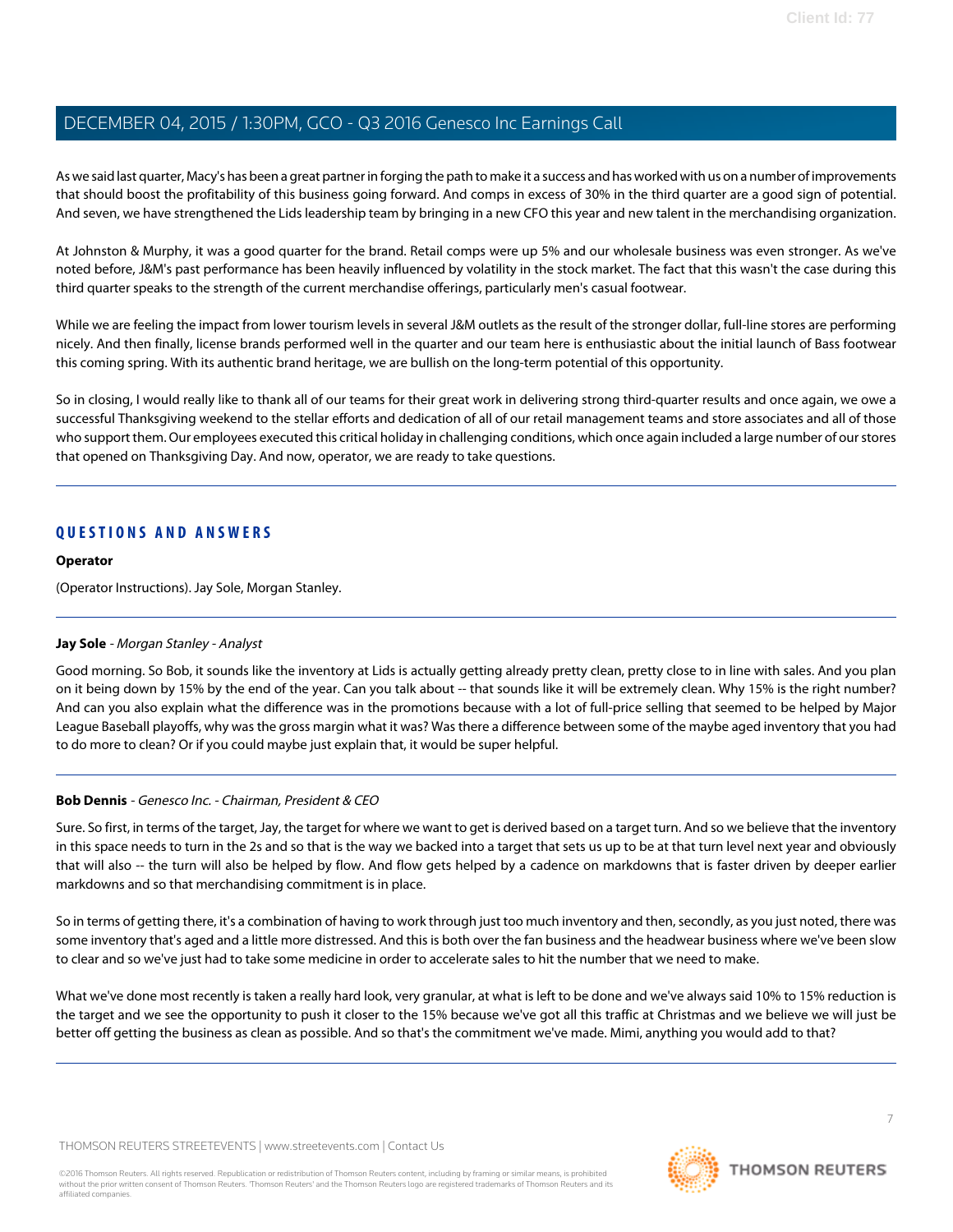#### **Mimi Vaughn** - Genesco Inc. - SVP, Finance & CFO

Yes, I would say that where we experienced the greatest gross margin pressure were the areas that we highlighted. So in the e-commerce channel, there are bargain hunters out there looking for great deals on the Web and so we took the greatest hit in our e-commerce channel. And in addition to that in Locker Room and in Macy's. So we are making progress in those channels and we anticipate that we have a little more to go.

#### **Jay Sole** - Morgan Stanley - Analyst

Okay. And then maybe one more on Lids. The comp at Macy's is -- 30% is a big number. Can you talk a little bit about Locker Room? What you see for the outlook next year for stores and where that business is positioned right now?

#### **Bob Dennis** - Genesco Inc. - Chairman, President & CEO

Are you talking Macy's Locker Room or our regular Locker Room stores?

#### **Jay Sole** - Morgan Stanley - Analyst

The regular Locker Room stores.

#### **Bob Dennis** - Genesco Inc. - Chairman, President & CEO

Yes, they are going to be cleaner and so the inventory and the merchandising that we just discussed is going to play a big role there. And then the other big thing, Jay, and this will happen over several years, is when we got really aggressive to open as opposed to acquire Locker Room stores, many of those stores, not all of them, but many of them were a bust. The rents are too high. We were not just getting the productivity. We think we probably missed on how much competitive activity already existed in the mall. That's our thesis.

But, nonetheless, we have fortunately the real estate team on the large, large majority of those stores executed leases with kickouts. And so over the next three years, the worst of those stores, and that's concentrated in those 50 we called out in the remarks, are stores that we can address and we'll either close them or we'll rightsize the rents to make them work. It will be a one-by-one conversation that we need.

The merchandising will help drive sales margins. The store opportunity helps correct on rents. All in, we think it all adds up to a nice forward-looking improvement opportunity for the business.

#### **Jay Sole** - Morgan Stanley - Analyst

Understood. Okay, thanks so much.

#### <span id="page-7-0"></span>**Operator**

Steve Marotta, CL King & Associates.

### **Steve Marotta** - CL King & Associates - Analyst

A year ago, there was an international competitor within the market competing with the Lids Group. Can you talk a little bit about where their pricing might be right now compared to yours and how you are feeling about that competitor versus 12 months ago?

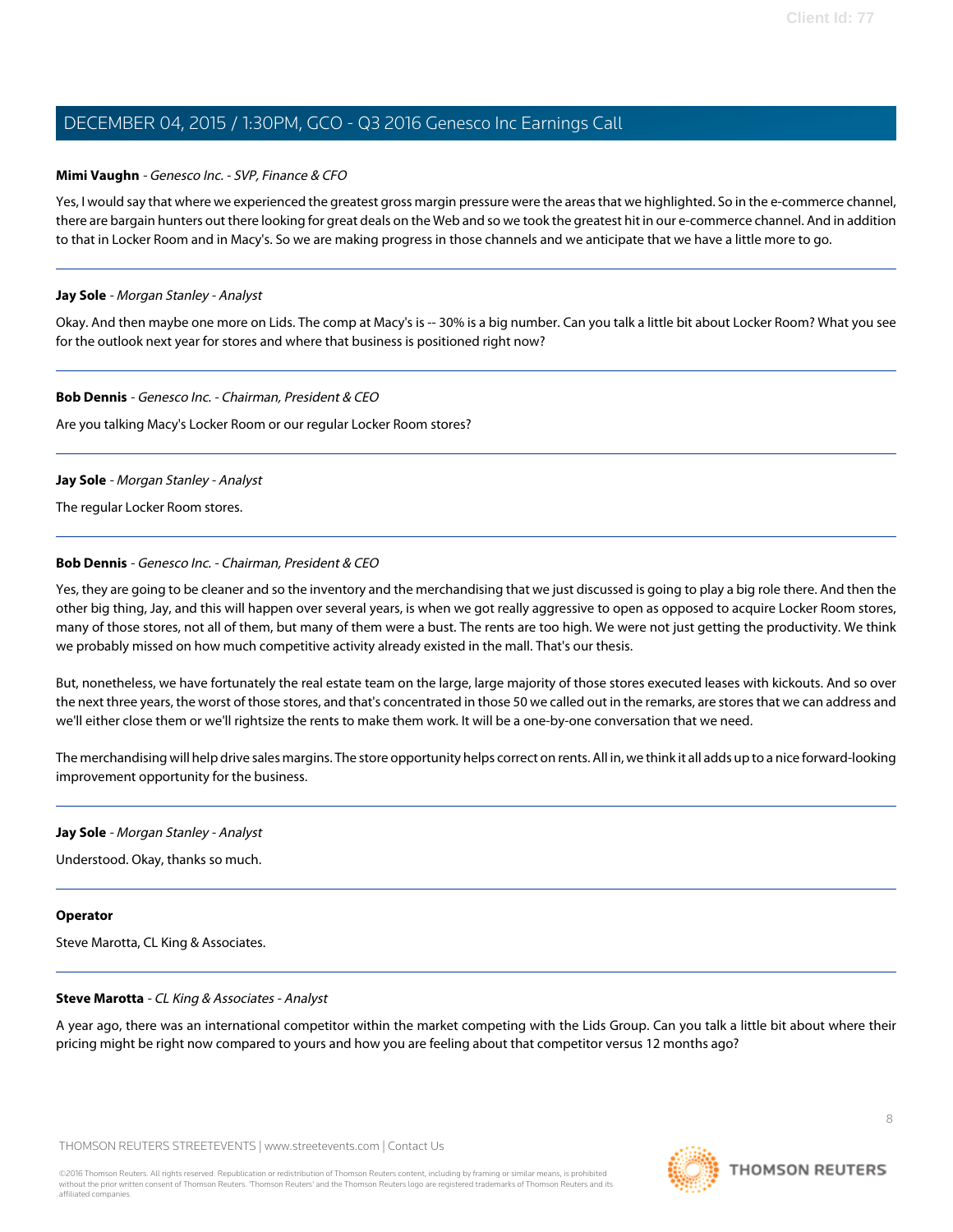#### **Bob Dennis** - Genesco Inc. - Chairman, President & CEO

Well, all of our businesses have competitors, so we compete in every one of our businesses. In the case of the Lids Locker Room business, we have what we believe is a terrific operating model, which is omni-channel and so we have the ability to give the fans out there the choice to either shop in stores or to shop online and what we've seen is a very well-defined demarcation being that displaced fans, so those people who live outside the market where the competitor sits, where their team sets, if they are somewhere else, they tend to go online. In fact, they really don't even have a choice because only the most national teams are merchandised nationwide.

The local fans show a strong bias to shop in stores and in fact, they show a strong bias to shop on the days before the team is playing and so there's a need-it-now opportunity. So our belief is we are very well-positioned to have, particularly with the Locate system in place, to have our inventory focused on both segments of which the local fan is the bigger segment. I would love to be focused on the bigger segment.

With respect to competing online within that specific area, it has been somewhat promotional and it's promotional both in the form of fairly consistent storewide sales, as well as free shipping that gets pulsed out and quite honestly we are just going to match that and we are going to pursue share and we are going to continue to grow our business because we think it's a very important component of our strategy. And so we will see how it all goes and we are hopeful that both the vendors and the marketplace become a little more normalized, but we are going to compete.

#### **Steve Marotta** - CL King & Associates - Analyst

Okay, that's helpful. I know you've been reticent in the past to talk about -- I think you have any way -- the percent of sales related to Macy's Locker Room compared to the Lids Sports Group. Can you give any guidance there, as well as what margin targets are for next year for Macy's Locker Room again? I know that being specific is -- probably some reticence around that, but maybe some guidance there at all?

### **Bob Dennis** - Genesco Inc. - Chairman, President & CEO

We are not going to start breaking out Macy's down at that level. It actually gets kind of tricky because of the way we might choose to either liquidate there or liquidate elsewhere. So when you take the fan business and you break it apart, it can actually get a little misleading because we have been -- as Mimi noted, we've chosen to do a lot of the clearing online, which changes the economics of the stores. So you really have to look at it as a whole, which is the way we are going to continue to talk about it.

The good thing about Macy's is we've adjusted the staffing model in some of the departments, the lower volume departments, to reduce selling costs. We've worked with individual Macy's stores to move underperforming departments to what we now know are better locations within those boxes. We've learned -- use what we've learned on merchandising to improve performance; hence, you see a very strong comp. And overall, I just want to say Macy's has been just a very collaborative and very helpful partner. We have to keep remind everyone this is a startup. So last quarter, the last of the stores went comp. So we are still on a steep learning curve and we are really excited by what we are achieving there.

### **Mimi Vaughn** - Genesco Inc. - SVP, Finance & CFO

And Steve, we have 187 Macy's departments now and they are a little bit less than 1000 square feet. So you can think about just a sales per square foot number on that. But what's exciting is that we have been comping up. As Bob mentioned, it was 30% in last quarter. We are the exclusive - we have the exclusive right to sell licensed product within Macy's and not only are we able to serve the market through our 187 locations, but when we have special events like the Super Bowl or the All-Star Game, we are able to do stackouts in different Macy's locations.

So in addition to all of the improvement activities Bob mentioned, driving top-line sales and really being able to maximize the opportunity of the Macy's traffic is what we are focused on.

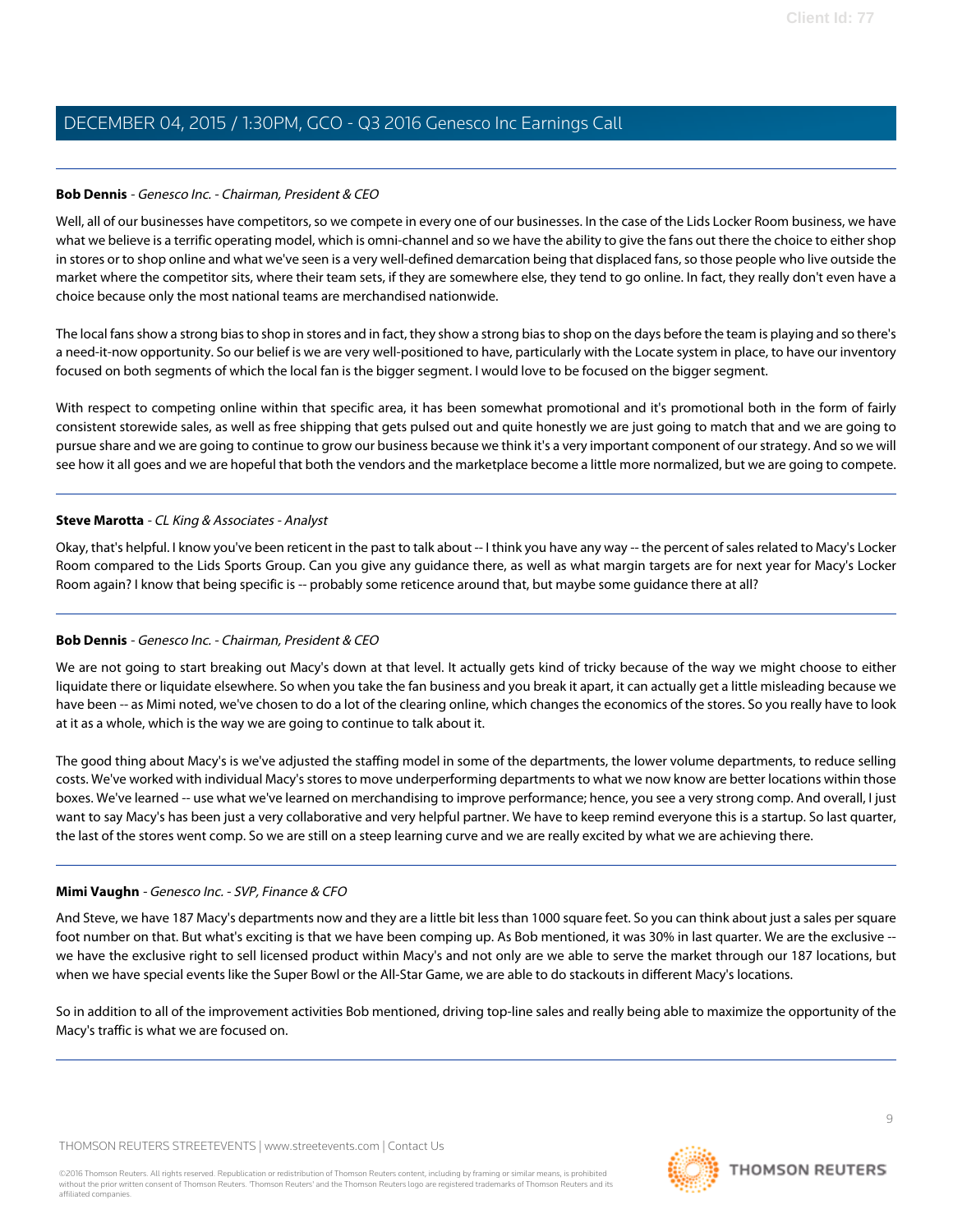#### **Steve Marotta** - CL King & Associates - Analyst

That's helpful. I actually have one more question. With the exception of the Seahawks, is there any other teams directionally that could benefit you during this quarter from an NFL standpoint? Thank you.

#### **Bob Dennis** - Genesco Inc. - Chairman, President & CEO

Yes, on the NFL -- it's funny, you have to split it between our headwear chain and then where we have Locker Room focus. In the headwear chains, we love the big national teams, so the Steelers, the Giants, the Packers, the Patriots. Those are our go-to guys. Where we have -- when we are in the Locker Room space, it swings a little more on where we have store concentration. And so a lot of people would be surprised that we like the Panthers and we like the Bengals, but we just happen to have stores in Ohio and Carolina, we overindex in those markets.

And then just while we are on it, if you are in the college football business, Ohio State is not technically eliminated, but we will know a lot more by Monday or by Sunday. The team in there that we'd probably want of the favorites would be to make it in would be Oklahoma because we run some stores focused on the Oklahoma market and then in the headwear business, it's probably Bama that we'd want, but we lost the teams we would really love.

#### **Steve Marotta** - CL King & Associates - Analyst

That's helpful. Thank you again.

#### **Operator**

<span id="page-9-0"></span>Erinn Murphy, Piper Jaffray.

#### **Erinn Murphy** - Piper Jaffray - Analyst

Thanks. Good morning. You guys have been selectively more promotional at Journeys. Can you just talk about how you are planning the promotional activities in the upcoming weeks into Christmas and then how do you think about in January following that? I guess the reason I am asking, I am just curious if the cost of doing business right now in the mall being more promotional is just part of that process and we will see that level continue into the new year?

#### **Bob Dennis** - Genesco Inc. - Chairman, President & CEO

Sure, Erinn. The mall has been promotional for several years. Our sense is it runs the risk of being even more promotional this year because of that real slow start in November, which teed up a lot of people to move into a more promotional position. And as we noted, Journeys had a very strong Black Friday weekend. Really that whole week was very strong and they did get slightly more promotional on seasonal given the slow start.

Their approach, as you know, to promoting is to focus on slow movers and so their promotional plan to some extent -- actually to a large extent beyond what they would be doing normally -- is going to be reactive to what is going on on the sales trends. So the team will be watching their sales by week, by day and so they are right now planning to do a promotional plan that is more along the lines of what you have seen in the past, but naturally if the sales don't develop, we will have to do more.

#### **Erinn Murphy** - Piper Jaffray - Analyst

Okay. Thanks. And then I guess in the UK market, obviously, that's been a market, particularly the last couple of Black Fridays, where they've really started to adopt that. Can you just talk a little bit more about just overall Schuh business? I know it was a little bit more promotional again this

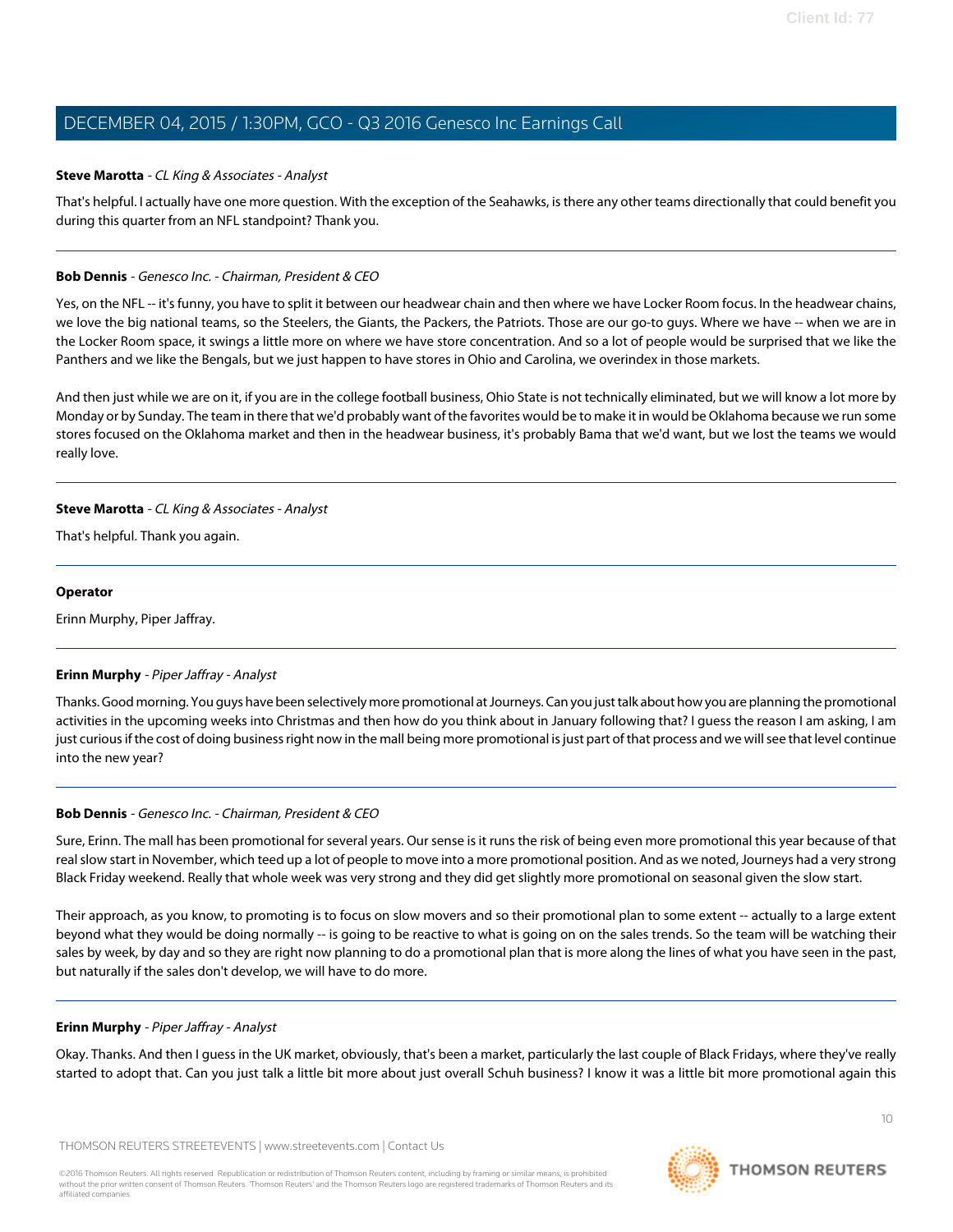quarter. How did the comp cadence vary throughout the quarter and how are you thinking about that business in the UK and any other potential new markets into next year?

#### **Bob Dennis** - Genesco Inc. - Chairman, President & CEO

The business in November was very slow leading up to Black Friday. Last year, you might remember, Schuh had an enormous bump in Black Friday and that holiday had really just sort of caught fire. And this year, we held serve on that and we had a positive, but it wasn't anywhere near as robust as it was last year. Now, again, remember, it's on top of a huge bump last year, but the promotional environment in the UK market is what really has our attention because year-over-year it looks to be more intense. And so we are going to have to do what we need to do to drive our sales, our top line and our inventory liquidation.

And so given where we sit right now, we would anticipate, unless something dramatically changes on its own, we would assume that we will have to do more in the promotional category in order to meet our year-end goal. Mimi, anything to add to that?

#### **Mimi Vaughn** - Genesco Inc. - SVP, Finance & CFO

I would just say, to be specific about it, that Schuh experienced almost a 50% comp. Black Friday was just a huge event in the consumer marketplace in the UK last year and the initial anticipation this year, Erinn, was for that momentum to build and that just simply didn't happen. I think that consumers decided that Black Friday was an event that they would leave in the States and that they would choose instead to go online because again people are not -- they don't have the day off.

And so we saw foot traffic in our stores go down and a lot of the activity move to online and a lot of it was very promotionally oriented. And so that was a pretty big difference than what we experienced in our Journeys store where foot traffic was down no more than what we had experienced earlier in the year, but conversion was very strong within the Journeys Group and average ticket was up as well. So there was a market contrast between each side of the Atlantic.

#### **Erinn Murphy** - Piper Jaffray - Analyst

Got it. Thanks for all the color and best of luck.

#### <span id="page-10-0"></span>**Operator**

Sam Poser, Sterne Agee CRT.

#### **Sam Poser** - Sterne Agee CRT - Analyst

Good morning. Thanks for taking my questions. First of all, in the fourth quarter at Journeys, you had a nice increase improvement in the gross margin. How are you thinking about that gross margin improvement? You said it was going to be up. Are you expecting it to be up as much as it was in Q3?

#### **Bob Dennis** - Genesco Inc. - Chairman, President & CEO

We are not expecting a big gross margin improvement in the fourth quarter for Journeys. It's a modest improvement.



11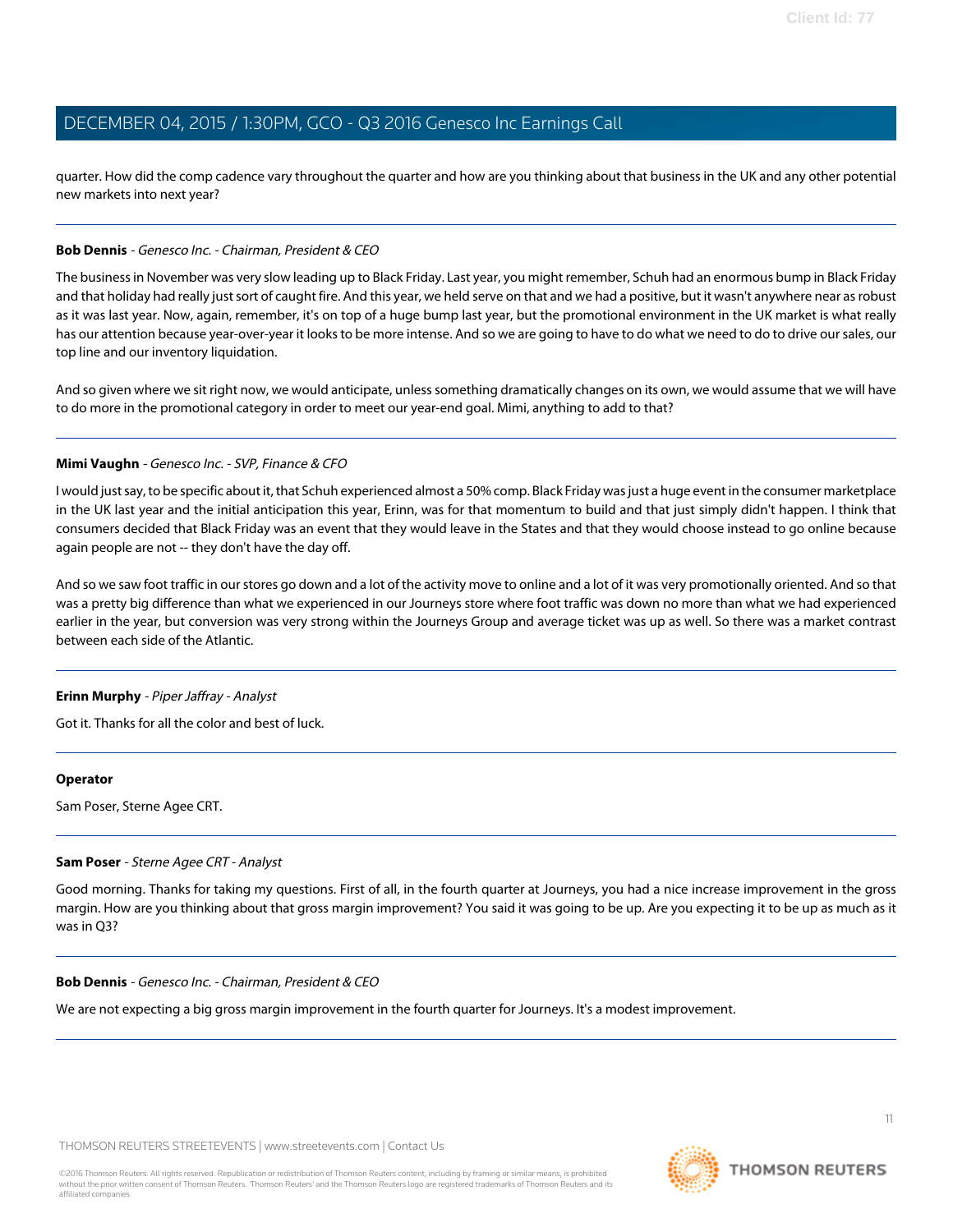#### **Mimi Vaughn** - Genesco Inc. - SVP, Finance & CFO

Yes, the up was the comment for the year, Sam. For the fourth quarter, we expect that Journeys will be more promotional on a year-over-year basis. We are actually going to be down -- we anticipate being down in gross margin for Journeys.

#### **Sam Poser** - Sterne Agee CRT - Analyst

Okay, so my question there is is that -- given how good it was in the third quarter, is that what you are seeing now, or is that sort of discretion being the better part of valor looking forward?

#### **Bob Dennis** - Genesco Inc. - Chairman, President & CEO

Well, looking forward, Sam, you must have a better crystal ball than we do. We are not sure what's going to happen. So when we are planning, we are looking at a very difficult first three weeks in November, which left us significantly behind. And so naturally when you plan, you assume that you may not make all of that up and that contributes to an assumption that we are going to have to be a little more promotional. (multiple speakers)

#### **Mimi Vaughn** - Genesco Inc. - SVP, Finance & CFO

We actually built in some additional promotional activity that we had in November that we actually experienced and as Bob said, we extrapolated that out through the balance of the quarter. So the result of that is that sales are strong at Journeys. We were trending at an 8% comp fourth quarter to date and so those promotions drove a lot of sales and so we will experience a pickup in sales and we'll give up some margin to accomplish that.

#### **Sam Poser** - Sterne Agee CRT - Analyst

And was Thanksgiving weekend as promotional as you expected, or was that less promotional than you expected at Journeys?

#### **Bob Dennis** - Genesco Inc. - Chairman, President & CEO

We were a little more promotional than we were last year --

#### **Mimi Vaughn** - Genesco Inc. - SVP, Finance & CFO

On selective items.

### **Bob Dennis** - Genesco Inc. - Chairman, President & CEO

-- on selective items. We weren't -- as you know, we don't go storewide. So we were taking slow movers. As you know, one of our major vendors took a few items off of map pricing. We followed their lead on that and so all in, we were a little more promotional over that weekend and again, it's mostly related to the slow start in November. You had to start the thinking about rightsizing the seasonal category.

### **Sam Poser** - Sterne Agee CRT - Analyst

Okay. And then on the Lids, total Lids world, once you get through Q4 and inventory is where you want it to be, would we expect looking into next year and first quarter and so on to see a significant improvement starting in the gross margins in the Lids Group?

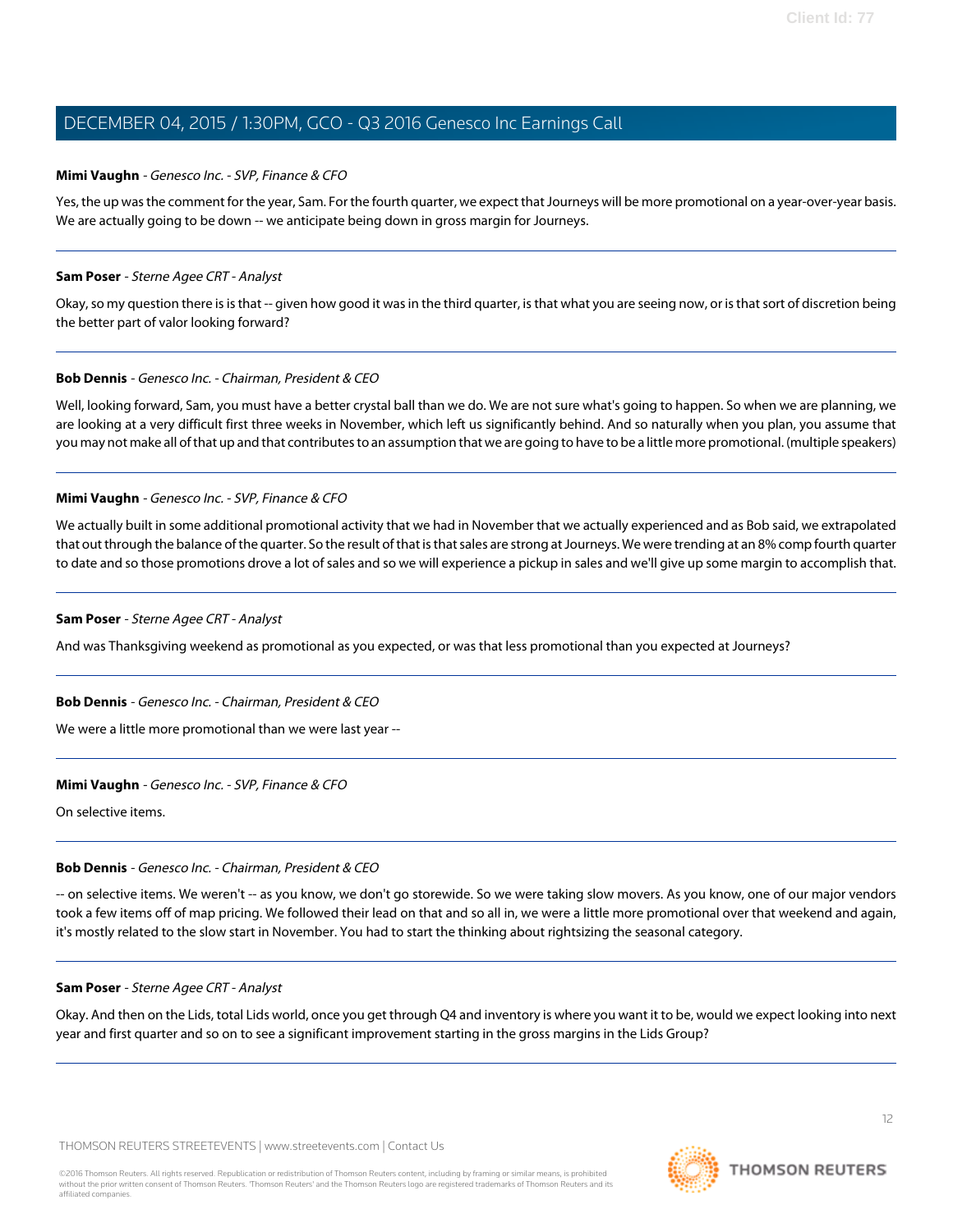**Bob Dennis** - Genesco Inc. - Chairman, President & CEO

Yes.

#### **Sam Poser** - Sterne Agee CRT - Analyst

Okay. And then when you are looking into spring, are you seeing any changes at Journeys in the trends, vis-a-vis canvas or anything looking like it's going to be better or worse than last year?

#### **Bob Dennis** - Genesco Inc. - Chairman, President & CEO

Yes.

#### **Sam Poser** - Sterne Agee CRT - Analyst

Would you like to tell us what that is?

#### **Bob Dennis** - Genesco Inc. - Chairman, President & CEO

No.

#### **Sam Poser** - Sterne Agee CRT - Analyst

Thank you. Have a happy holiday. Thanks for taking my questions.

#### <span id="page-12-0"></span>**Operator**

Jill Nelson, Johnson Rice.

### **Jill Nelson** - Johnson Rice & Company - Analyst

Good morning. I'm just trying to understand the additional caution headed into fourth quarter. Maybe you could parse out the reduction in your outlook, kind of how much is weighted to the Lids higher promotions versus some of the other promotional activity you are seeing out of the division?

#### **Bob Dennis** - Genesco Inc. - Chairman, President & CEO

Let me recap the big themes. So we saw a lot of comp volatility coming in November. Obviously, the first three weeks soft and then a pretty good burst on the one holiday week, but that leaves us concerned that we will go into December with another round of weakness that will trigger promotions not necessarily by our teams, but within the marketplace. And so it's both a -- it becomes both a sales and margin story and then obviously in Schuh in the UK, we already recognize that that's almost a fail to complete at this point.

We have a desire -- the second thing is a desire to take advantage of all the traffic having done the more granular analysis of the Lids inventory and to attach that to get it to an even lower level to give a cleaner start to next year.

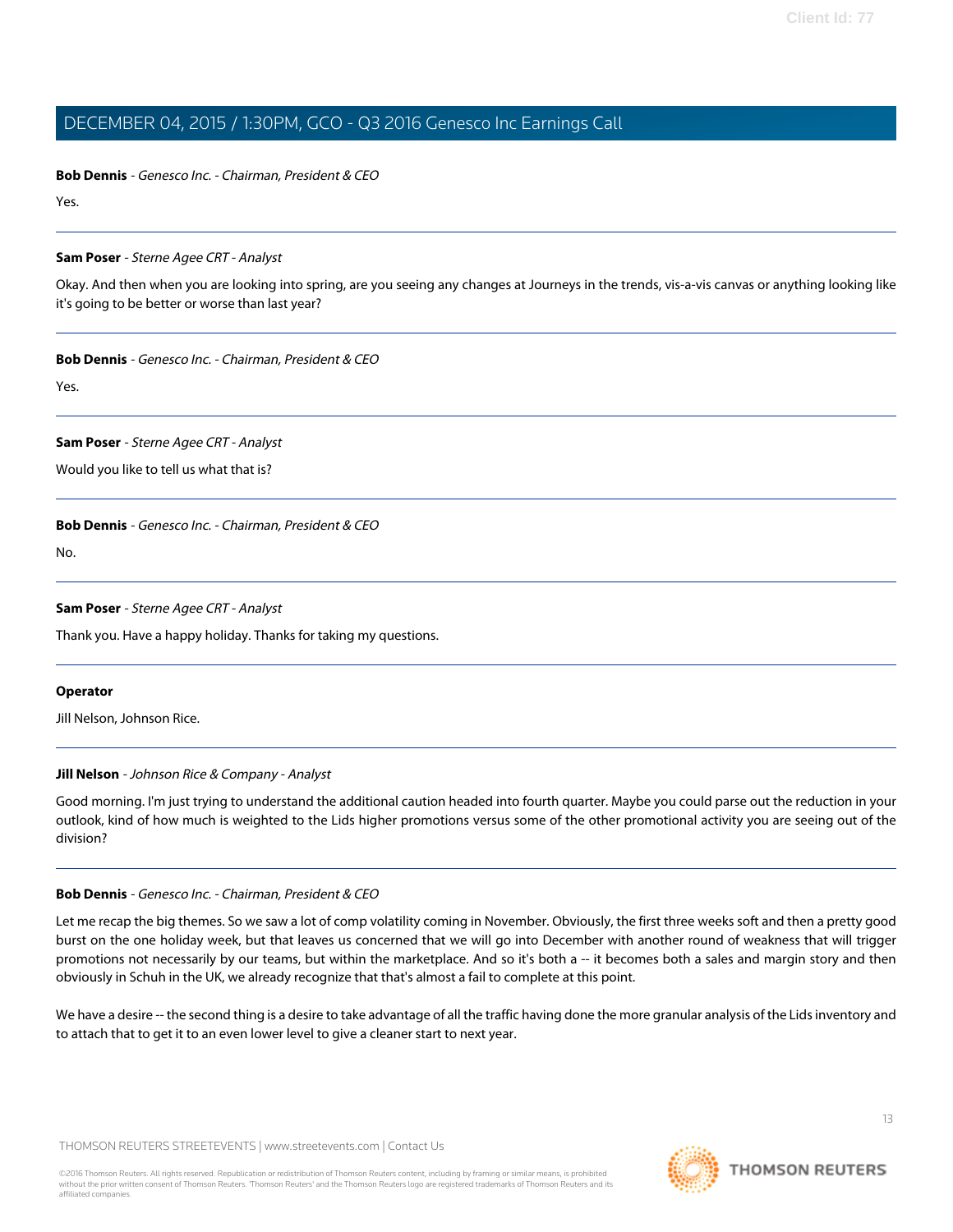And then the other new news on the guidance is, as we look at the layout of the teams in college and NFL, it has gone a notch more negative than what we were hoping for. So those are some of the factors and I will ask Mimi to (multiple speakers).

#### **Mimi Vaughn** - Genesco Inc. - SVP, Finance & CFO

I think that's right. I think just in the normal course of business, we particularly see some headwinds at Schuh because of the state of the UK market and currently how promotional that environment is. So we anticipate more promotions there for sure. We've discussed additional Journeys promotions. Beyond normal course of business, as Bob mentioned, we are really focused on the rightsizing aspect of the Lids inventory, which isn't necessarily a reaction to the current environment and so that (technical difficulty) built in quite a bit of promotional activity just to complete that.

We like what we've seen. We've gotten very positive results in our stores from having easier to shop, cleaned-up stores. Our comps have been driven by being able to bring in fresh merchandise and given the progress that we've made, we are just, as Bob said, we are going to take the medicine and complete this year and end up with next year in a much better position.

#### **Bob Dennis** - Genesco Inc. - Chairman, President & CEO

The big swing factor when you run the numbers is margin because margin flows through and so you can do the sensitivity test yourself and do a 50 and 100 basis point margin hit because the market gets more promotional. We are just more alert to that possibility given what's going on in the marketplace now than when we had previously provided guidance.

#### **Jill Nelson** - Johnson Rice & Company - Analyst

Got you. Thank you. And just last one, I think you mentioned the merchant changes at the Lids team. If maybe you could just talk about that kind of percentage of turnover you've seen there and if it's concentrated in any of the Lids divisions. Thank you.

### **Bob Dennis** - Genesco Inc. - Chairman, President & CEO

Yes, we've got some -- what we are really doing organizationally is strengthening what would be the merchandising and planning side of the business. So we've had (technical difficulty) organization where we've had buyers and the buying structure is responsible for both the buying and the planning and allocation and markdown cadence. And what we are doing now is separating that out and we've brought in some terrific leadership to provide more expertise on the planning allocation and markdown cadence side of the business.

### **Jill Nelson** - Johnson Rice & Company - Analyst

Thank you.

#### <span id="page-13-0"></span>**Operator**

Eddie Plank, Jefferies.

#### **Eddie Plank** - Jefferies & Co. - Analyst

Good morning, guys. Thanks for taking the question. I guess just to ask it a little differently with the guidance, I guess where did the inventories stand at the end of third quarter for Lids relative to your expectations? Because I'm just trying to reconcile where you guys getting clean by the end of the year, I thought that was kind of baked in initially. Is it just that you are now targeting the high end of that reduction or is it more just because your expectation of incremental promotions overall in the business?

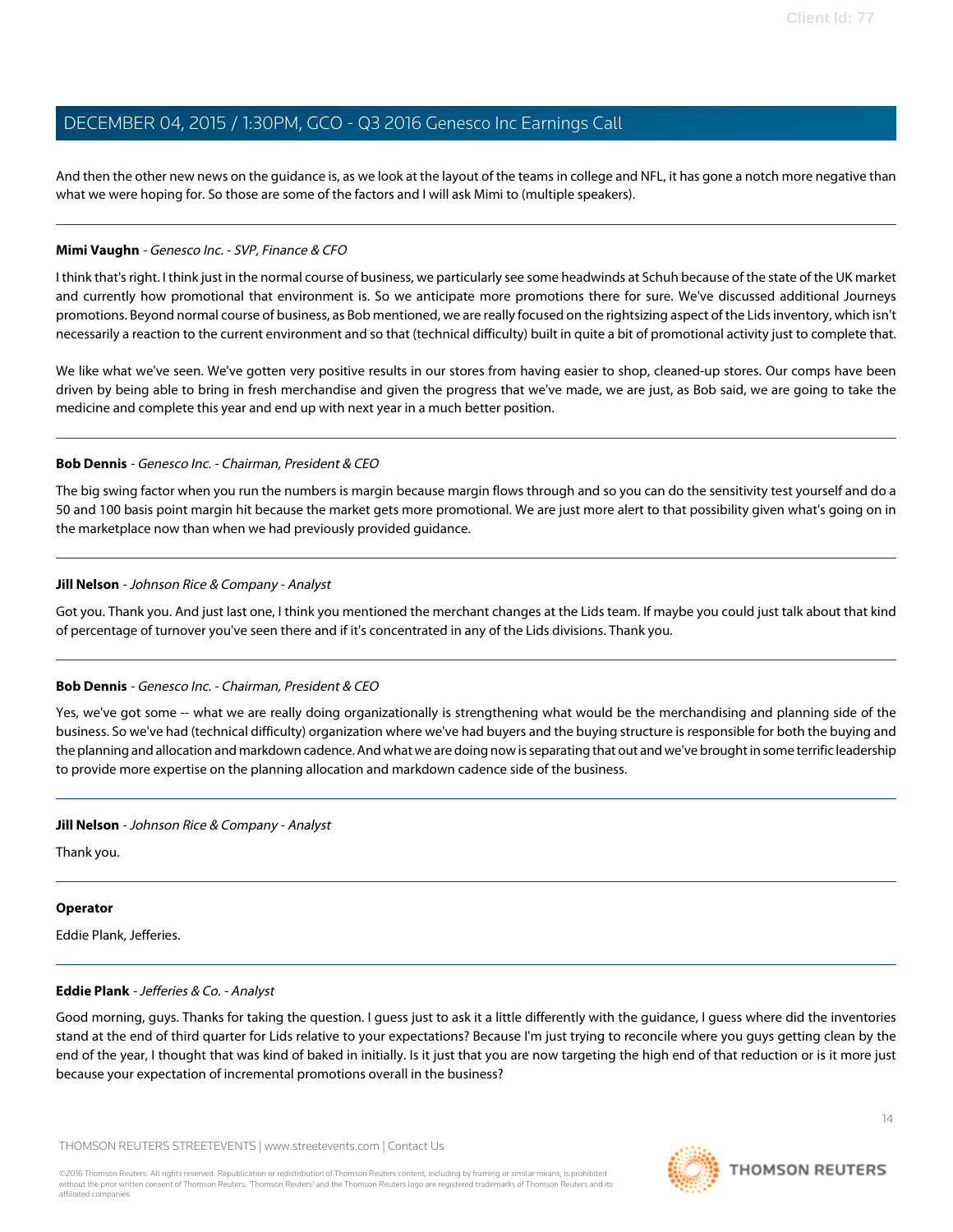#### **Bob Dennis** - Genesco Inc. - Chairman, President & CEO

A little of both. So we are definitely targeting a lower level of inventory for year-end, taking advantage of the traffic to do that and there were certain categories of merchandise where it was taking a little bit of a deeper mark to get that done than we had expected. So those two things together add up to a little more margin hit in order to completely get to where we would like to be.

#### **Mimi Vaughn** - Genesco Inc. - SVP, Finance & CFO

We were pleased with what we were able to accomplish in the third quarter, Eddie. The 490 basis point decrease at Lids in gross margin was absolutely in large part a result of the promotional activity and the fact that we were able to drive a 12% comp on 7% less inventory just gave us the confidence that let's continue to clear and continue to rightsize. So we are tracking well to our plan, but we would like to go ahead and complete that plan in this year.

#### **Eddie Plank** - Jefferies & Co. - Analyst

Okay. That's helpful. And I guess, Bob, can you talk a little bit more about the store rationalization initiative at Lids and why you think 50 is the right number right now? Is that something that could be higher?

#### **Bob Dennis** - Genesco Inc. - Chairman, President & CEO

Hopefully, it won't be higher because it's simply drawing a line on the stores that have the most negative EBITDA and saying these are the problem childs that we need to address one way or the other. They are not all in Locker Room; there's a few headwear stores, but it's heavily Locker Room and so we can put a circle around the 50 worst ones and say this is the highest priority. There's not much to do until you get to the kickout. Landlords are very inflexible nowadays on any other form of exit and so we have to manage those businesses as best we can until we get to the point where we can take action.

#### **Mimi Vaughn** - Genesco Inc. - SVP, Finance & CFO

Yes, these are actually the 50 that we are talking about. They actually have -- they are actionable, so they have kickout or lease expirations that we can act on.

#### **Eddie Plank** - Jefferies & Co. - Analyst

Okay, great. Thanks a lot for the color and best of luck for the holidays.

#### <span id="page-14-0"></span>**Operator**

Scott Krasik, Buckingham Research Group.

#### **Scott Krasik** - Buckingham Research Group - Analyst

Thanks for taking my questions. First one on footwear and then a couple on Lids. Bob, I think you talked about last year in 4Q Schuh had one boot brand and one athletic brand that diverged from Journeys. I don't know if you said it surprised you, but it was clearly weaker. And I'm just wondering if you've seen that improve or change or are you still seeing that disparity?

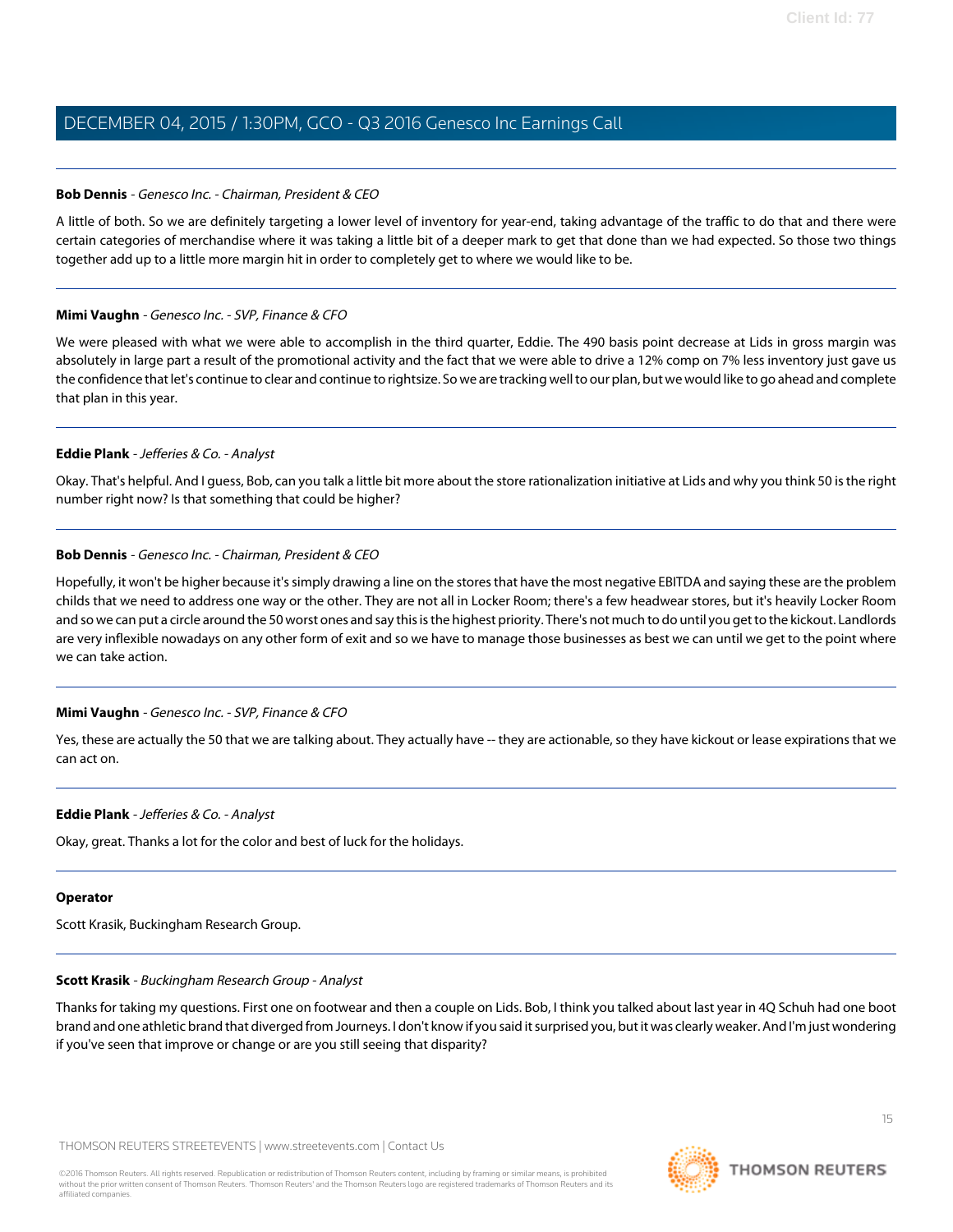#### **Bob Dennis** - Genesco Inc. - Chairman, President & CEO

Well, when we saw, and that's something that really went into the first half of this year as well, I don't remember calling out two specific brands, but there were some brands where we didn't have the same kind of consumer reaction in the UK that we did here. Obviously, what the merchants have done over time is remerchandised around what's working and so their inventories are aligned where they need to be.

The UK isn't as much of a problem on any specific brand that's a big issue. Seasonal is a bit of an issue. There's no brand where you say there's the problem right there. It is a traffic and demand and promotional problem across the board.

#### **Scott Krasik** - Buckingham Research Group - Analyst

Is it rare though that you have major brands that work in the US and don't work in the UK? We think of the UK as just sort of an extension of here.

#### **Bob Dennis** - Genesco Inc. - Chairman, President & CEO

No, it's not rare, but we usually have the visibility on it. We usually know there's a couple of brands that have more traction in the UK and some brands that have more traction here and they don't cross over as well. But what we had called out nine months ago, 12 months ago were some brands that had previously been good in both markets, stayed strong here, but went into a period of decline over there and needed some rightsizing on the inventory and that was surprising. We didn't see that coming at the time, but now we are rightsized in our inventory mix, so that's not the issue.

#### **Scott Krasik** - Buckingham Research Group - Analyst

Okay. That's helpful. Thank you. And then just on Lids, to the extent that you've had full-price selling, it's really been driven by teams that are in the playoffs. Even when the inventory is at appropriate levels at Lids, what evidence do you have that you will be able to get full-price selling day in and day out?

#### **Bob Dennis** - Genesco Inc. - Chairman, President & CEO

Well, because if you look at our -- Scott, it's not as if we are not doing some full-price selling in our business. Indeed, if you could take -- snap your fingers and take the Lids business and eliminate -- you are not going to eliminate markdowns altogether, but if you eliminated the excessive amount of markdowns that we are taking at the moment, which is related to excess inventory and sort of extrapolate into a time when you only have a normal [price] level of markdowns, the business looks pretty good.

#### **Mimi Vaughn** - Genesco Inc. - SVP, Finance & CFO

I think it would be important to call out the Lids headwear stores. The Lids headwear stores were ones that we were able to get cleaned up earlier than others and as a result, on a year-over-year basis, we are doing a lot of full-price selling in Lids headwear and our margins are about the same place where they were last year. And so the hit that we've taken and the promotional activity has been deliberate in the e-commerce and Locker Room channels. And coupled with that, we continue to see good full-price selling and a good portion of our comps relate to that full-price selling.

#### **Scott Krasik** - Buckingham Research Group - Analyst

Okay. And then what percentage of Lids sales is done online at this point?



16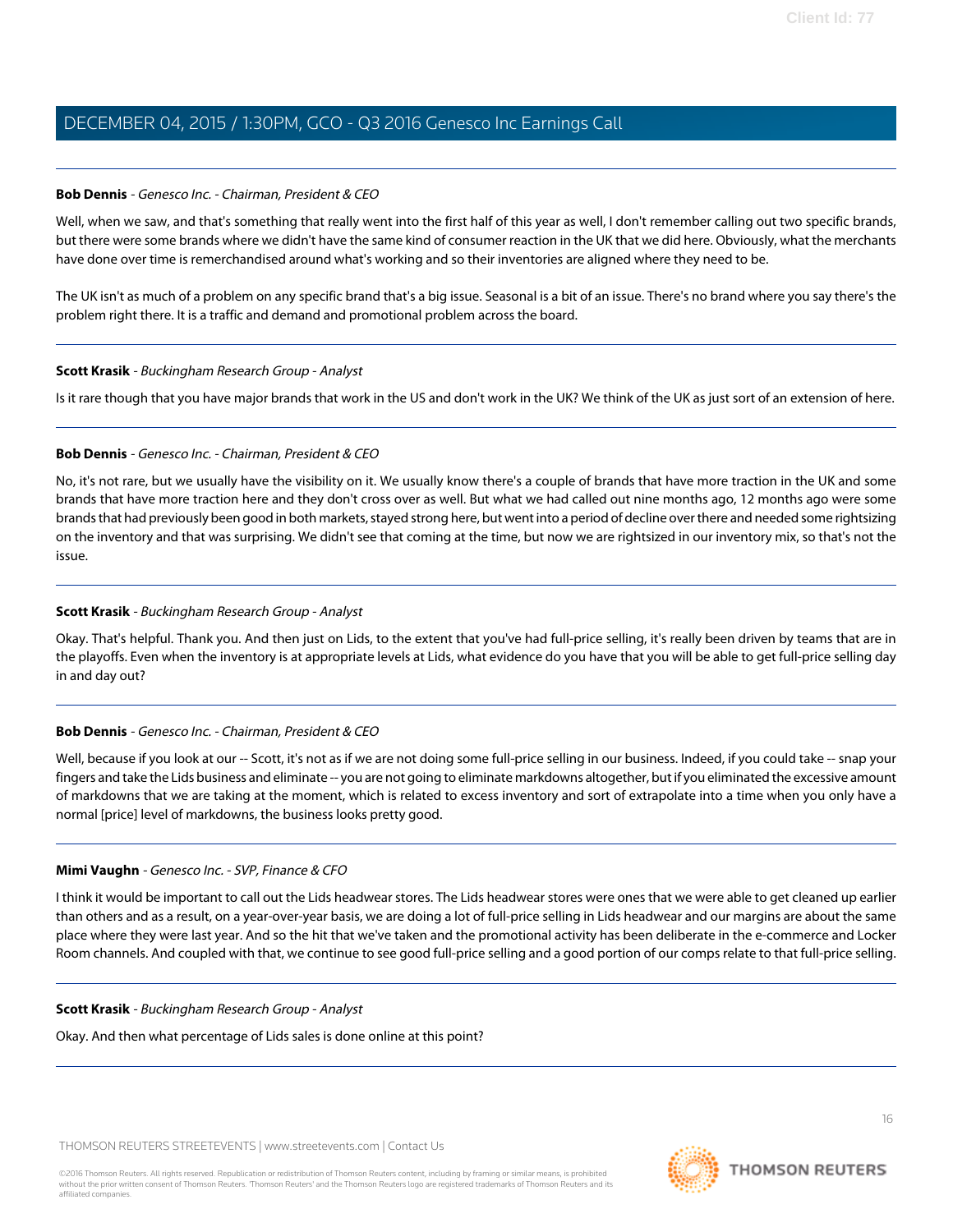# **Bob Dennis** - Genesco Inc. - Chairman, President & CEO

Sneaking up to (technical difficulty).

### **Mimi Vaughn** - Genesco Inc. - SVP, Finance & CFO

Over 10%, yes. We've been comping so strongly, it'll be over 10% for the year.

### **Scott Krasik** - Buckingham Research Group - Analyst

And then what types of operating margin combined are you targeting between Macy's and Locker Room and hats altogether? When the inventory is clean, how should we think about the profitability?

### **Mimi Vaughn** - Genesco Inc. - SVP, Finance & CFO

Profitability for this year?

## **Scott Krasik** - Buckingham Research Group - Analyst

No, no, when it's -- on an ongoing basis.

### **Bob Dennis** - Genesco Inc. - Chairman, President & CEO

Yes, longer term, this should get back into higher single digits. It's not a double-digit business. The headwear business alone has been a double-digit business. This should be a high single digit business.

## **Mimi Vaughn** - Genesco Inc. - SVP, Finance & CFO

Yes, we have taken a really big hit in gross margin for the year. We've come down -- we anticipate we will be in the neighborhood of being down about 300 basis points in the Lids business largely because of the promotional activity. So we ought to be in a position certainly next year and the year after to recapture that.

## **Scott Krasik** - Buckingham Research Group - Analyst

Okay, awesome. Thanks very much. Good luck.

### <span id="page-16-0"></span>**Operator**

Jonathan Komp, Robert W. Baird.

## **Jonathan Komp** - Robert W. Baird - Analyst

Thanks. Maybe first more of a two-part question on the guidance beyond 2016 for the business overall. And I think at this time last year, Jim gave some initial targets for the year ahead and I am wondering if there was any thought to continuing that practice this year or if you had any color on some high-level expectations for next year.

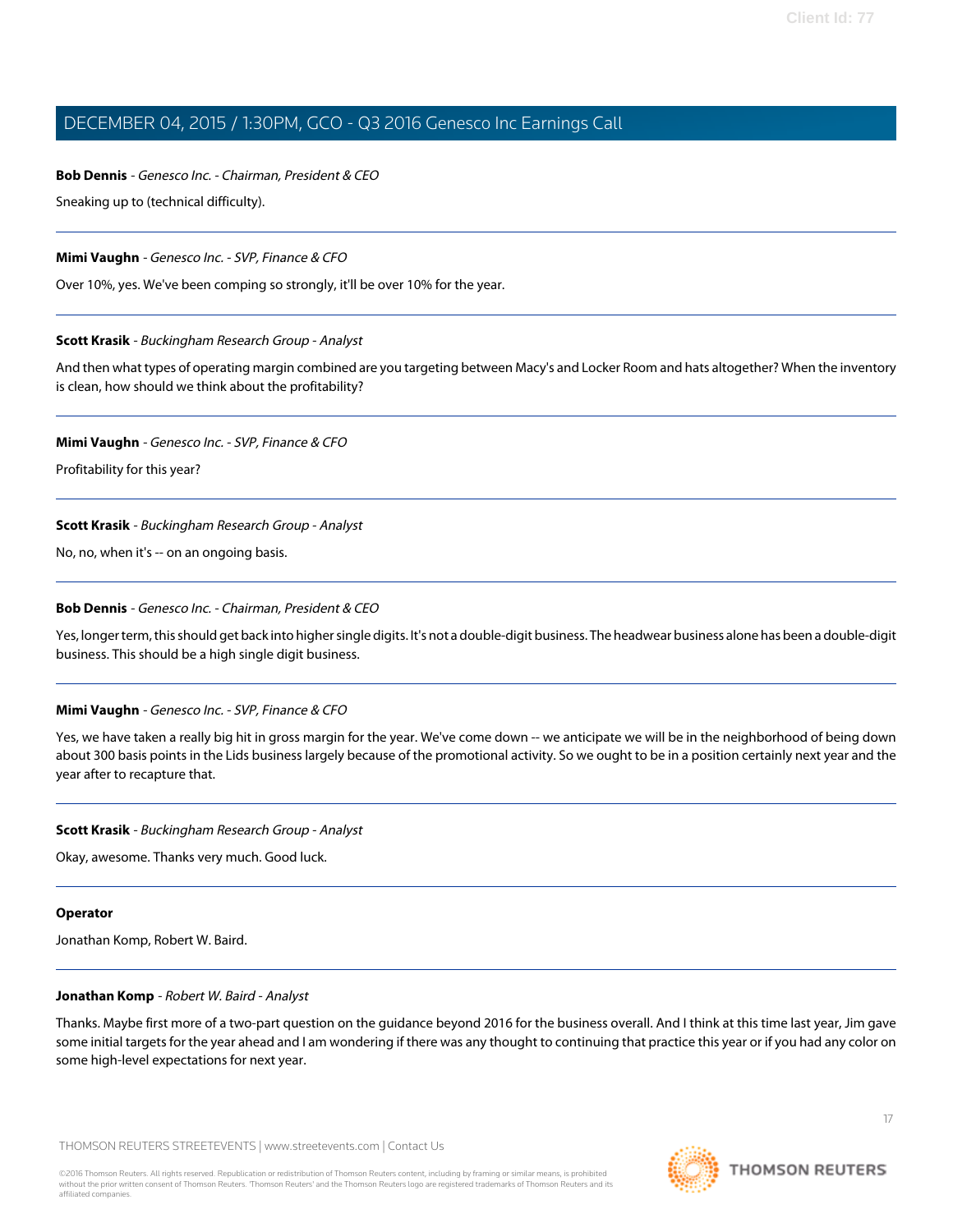#### **Bob Dennis** - Genesco Inc. - Chairman, President & CEO

You are right. Last year and for many years, we've given some indication about next year at this point. As you know, this is a pretty unusual year for us in many ways and so between the rightsizing that we are doing on Lids and then just the fourth-quarter visibility feeling more limited than normal, we want to see how the holiday season finishes up before we finalize our outlook for next year.

We will probably be in a better position to give some directional guidance in conjunction with the ICR event in January when we are down there. We will tell you, as we said earlier on the call, that we expect some very meaningful improvement in gross margins and overall performance at Lids. And so that will be part of the story, but with the rest of our businesses, we just want to (inaudible) the heavy selling periods of fourth quarter before we get into talking about next year.

#### **Mimi Vaughn** - Genesco Inc. - SVP, Finance & CFO

So John, there are some consensus EPS numbers out there for us for fiscal 2017 and we have looked at those and we think that there's probably some upside as a result of anniversarying the intense Lids promotion. We are going to determine exactly how much upside there is as we finish writing our plan for next year. But, in addition, and I really want to call this out that it's important to factor in the share buyback because I think that that number -- we bought back 1.7 million shares, a very large number of shares this quarter and we anticipate that that in itself is going to give us a lift of 6% next year. And so not only is the underlying business going to improve, but (technical difficulty) and EPS.

#### **Jonathan Komp** - Robert W. Baird - Analyst

Great. That's helpful and we will look for more color at ICR I guess. But, Bob, as a follow-up really on the longer-term plans, it sounded like last quarter relating to the broader five-year plans, you might be willing to share some insights after presenting the plan to the Board. So I am just wondering if you have any follow-up and any perspective on the longer range plans as you see them today.

### **Bob Dennis** - Genesco Inc. - Chairman, President & CEO

Yes, same answer. We are in a very tough environment right now, we think, in the fourth quarter. So rather than get into putting a five-year plan out there that was built off of a stronger assumption for this year, we are just going to hold off on that for the moment. We think it maybe confuses more than enlightens and so again check in with us in January. We should have more visibility at that point.

#### **Jonathan Komp** - Robert W. Baird - Analyst

Got it, got it. Understood. And then last one, if I could, just on the approach to share buybacks. Obviously, the leverage has gone up slightly or you used a little bit more debt than in the past for the most recent round of repurchases. It sounds like that will work down a little bit seasonally, but should we be viewing the pace of the buybacks more as a one-time event or have you shifted your thinking overall about the capital structure going forward?

#### **Bob Dennis** - Genesco Inc. - Chairman, President & CEO

No, this is not a shift in our view of capital structure and if you take a look at our debt structure, including capitalized leases, we are very lease-intense even relative to most retailers. So no, we are not in a process of significantly levering up the Company.

That said, be mindful of the fact that we generate all our cash in the next six weeks, and Mimi had reported what our balance sheet looks like at the end of this year and we don't believe that we are in a heavy period of leverage. We are going to end up with debt that we essentially -- we address most of it with cash flow next year.

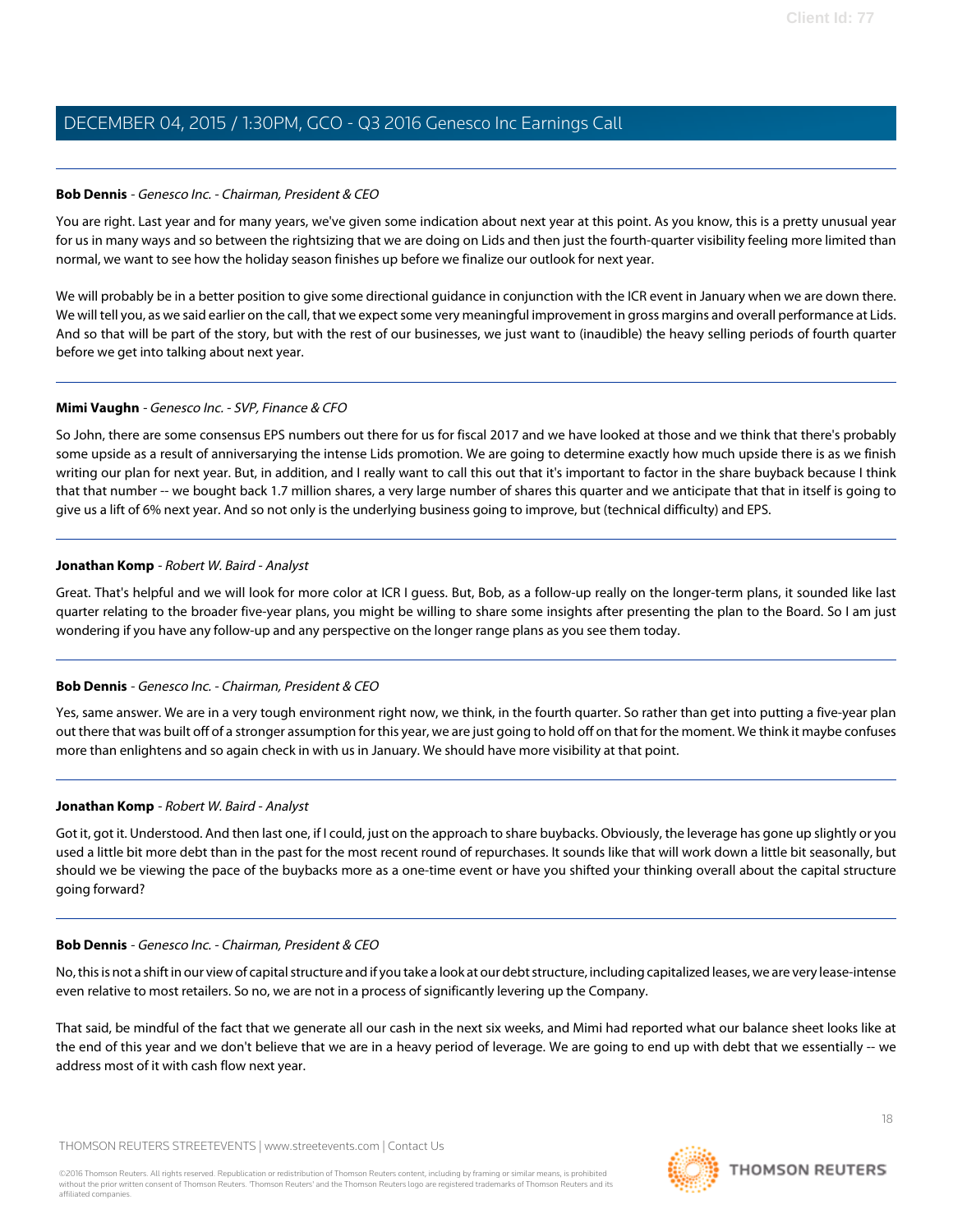#### **Mimi Vaughn** - Genesco Inc. - SVP, Finance & CFO

Yes, I think that's right. I think the way we approach the debt buyback this year was we were sitting with cash on our balance sheet when we ended last fiscal year and if you add that, plus the cash that we generated this year, the balances that I called out that we expect for the end of the year in large part are in connection with our purchase of Little Burgundy. And so the philosophy around the share buyback was to use what we had on our balance sheet and what we generated this year and to really take advantage of the fact that our stock price and our valuation was at levels - was at relatively low levels in the market.

#### **Jonathan Komp** - Robert W. Baird - Analyst

All right. Thank you. And best of luck the next few weeks.

#### **Operator**

<span id="page-18-0"></span>Taposh Bari, Goldman Sachs.

#### **Taposh Bari** - Goldman Sachs - Analyst

Good morning. Bob, I wanted to clarify what's happening at Journeys because it's a little confusing to me. So it sounds like the third quarter was good; November started off weak; but then accelerated through Black Friday and it sounds to me like that was a function of increased promotions. Is that a fair assessment?

### **Bob Dennis** - Genesco Inc. - Chairman, President & CEO

No, I think it is fair to say that, at Journeys, the trigger event for improved performance late in November we think was more weather and the two things, Taposh, that point to that is first if you look inside the categories for the shortfall in the first three weeks in November, it was almost all weighted to seasonal.

And then, secondly, if you looked at the parts of the country that are not exposed to seasonal, like the Southwest and California, we were actually performing fine. So we think it was as much a weather-related event. But, that said, you get to the end of November and you have not sold through your seasonal. So when we went through the Black Friday weekend knowing what our inventory was, the team decided to get selectively promotional with a weighting towards seasonal where we were heavy in order to help rightsize inventories and to drive the business along.

But I would say that when you look at the results and you do a back look, it was as much driven by in improved appetite for a seasonal period helped along a little bit by some of the promotion. Does that make sense?

#### **Taposh Bari** - Goldman Sachs - Analyst

It does. And I guess a follow-up to that, as you think about inventory management at Journeys in light of the comments that you made, and the seasonality and the weather, how are you managing inventories? Do you feel like you are adequately armed in light of your promotional ability or are you canceling orders of seasonal product?

#### **Bob Dennis** - Genesco Inc. - Chairman, President & CEO

Yes and yes. The Journeys team has lots of levers at their disposal. I think that's related to their strong relationship with the brands and their size, and so it's a combination of everything that's available to them -- canceling, return to vendor, being selectively promotional.

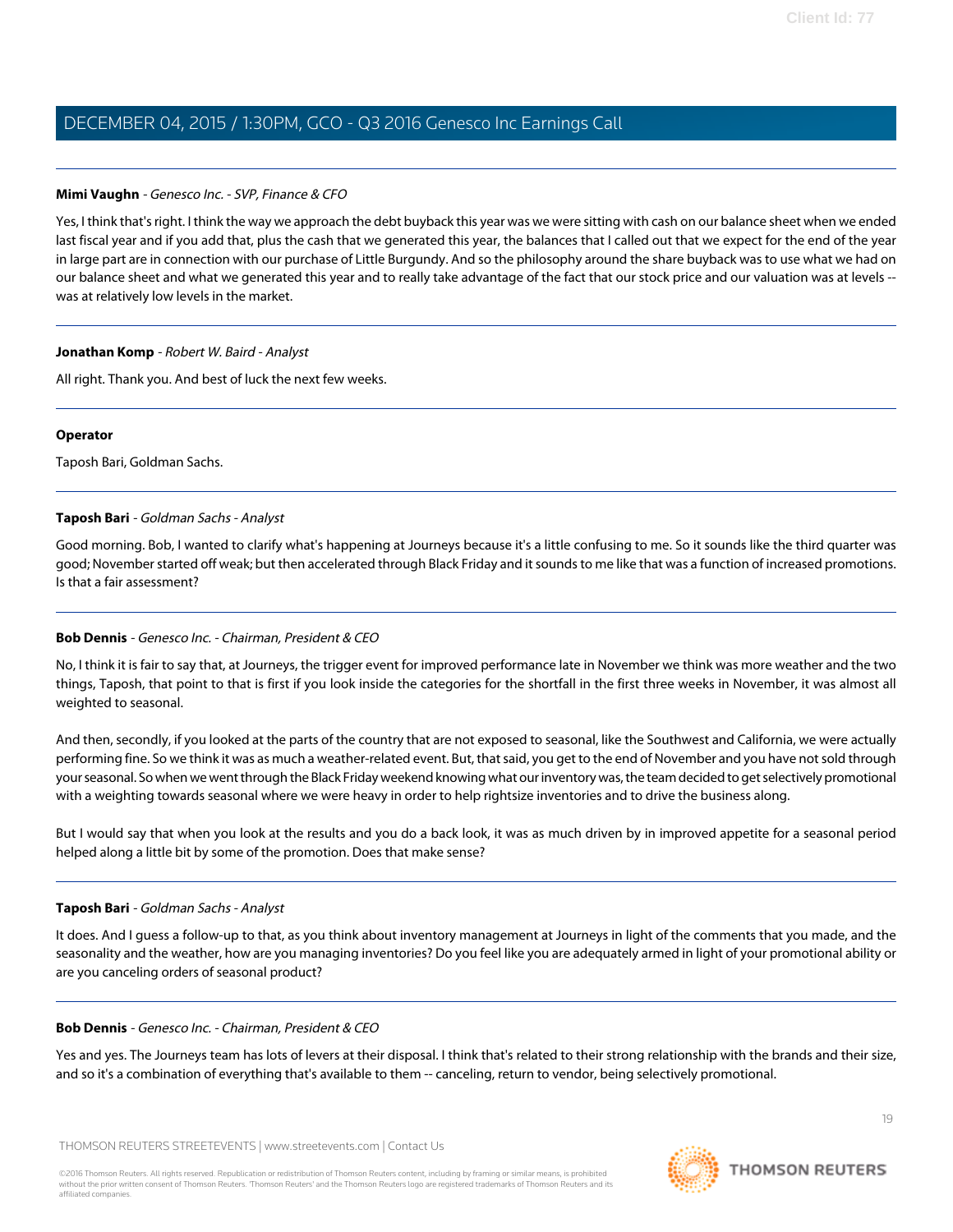Let's not be -- we are not setting an expectation that Journeys is going to have a very difficult holiday. We still feel that Journeys is in pretty good shape. You just look at the promotional environment and that softness in the beginning of November and you want to be mindful of the fact that it could be soft, but we are still planning on a good year for Journeys.

#### **Taposh Bari** - Goldman Sachs - Analyst

Great. And then just last one on Journeys, higher-level question here. As we walk through the mall, historically, there's been a pretty strong delineation between what Journeys does and what Journeys' biggest competitors do. And from our perspective, it seems like the lines are getting more blurred. Now the trend is clearly in Journeys' wheelhouse, but it seems like a lot of other retailers are trying to emulate that trend. So I'm curious to get your perspective on Journeys' competitive advantage as the management there thinks about how unique Journeys is within the mall kind of over the longer term how you are thinking about that.

#### **Bob Dennis** - Genesco Inc. - Chairman, President & CEO

Taposh, we think that Journeys' competitive advantage is as strong as it's been in the sense that they are the only national retailer with the kind of assortment that gets presented. There's a few regional guys. And then everybody else kind of picks at the sides of the assortment, but we would argue with you and say we think Journeys continues to be unique. Our customer research supports that. If you look at the customer base who shops Journeys, the research suggests that they see Journeys as indeed a very unique resource for buying footwear in the teen space.

#### **Mimi Vaughn** - Genesco Inc. - SVP, Finance & CFO

The underlying comps have been strong throughout the year. When you look to see, Journeys comp was 5% in the fourth quarter, 4% in the second, 6% in the third and we were 8% fourth quarter to date. And so we just feel like we continue to hold our marketshare and continue to work with our vendors to get the exclusive products to differentiate ourselves from others.

### **Taposh Bari** - Goldman Sachs - Analyst

Got it. It seems like the business has been phenomenal, so all the best this holiday. See you at ICR.

#### <span id="page-19-0"></span>**Operator**

Chris Svezia, Susquehanna.

### **Chris Svezia** - Susquehanna Financial Group - Analyst

Thanks for taking my questions. Just one I guess specifically just on Lids for one second. Can you maybe just help us understand -- when you talk about full-price sales and the comp, I'm just trying to maybe disaggregate between how we can think about the 12% comp increase discounting verse full price. If you take discounting out of the equation, how do you think about the Lids overall comp? You mentioned the headwear business not being as promotional. Can you maybe tell us what the comp was just for the headware business so we can kind of get comfortable with where normalize comps would be if you weren't as promotional as you were?

#### **Bob Dennis** - Genesco Inc. - Chairman, President & CEO

Yes. The thing we are trying to call out, Chris, is not as much how much was full-price versus how much was promotion and promotion was obviously elevated. We are always going to have a more normalized level of promotion. What was unusual in the third quarter was hot teams. What we do, and we have recounted this for you guys before, is we will look at all the teams that were in the playoffs a year ago and the teams that are in the

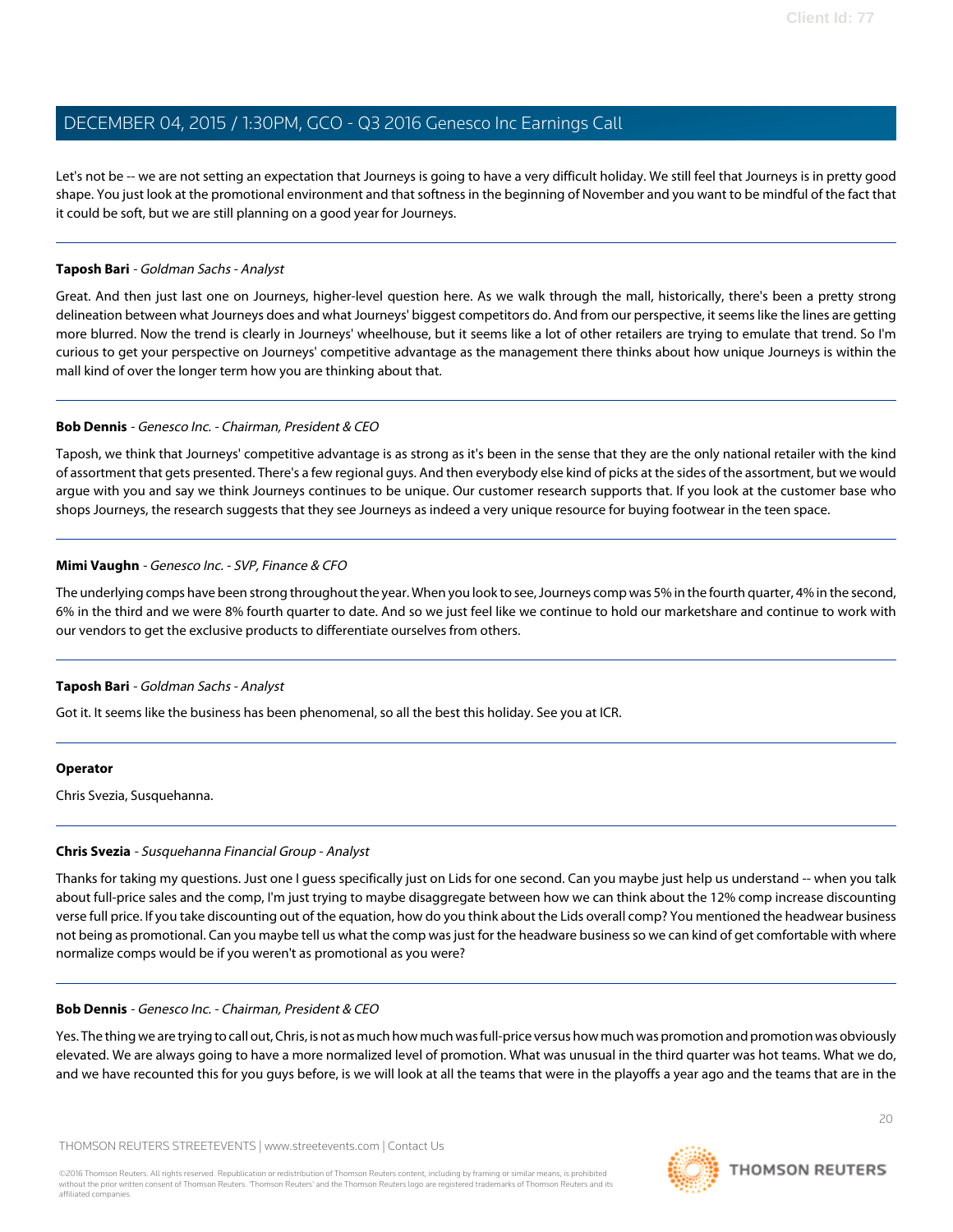playoffs this year, we take all of those teams out and we say how is the baseline business doing and then how much better or worse was the total comp.

And in this case, we got a huge amount of help, so 4 to 5 points of comp came from the Major League Baseball lineup that was far better for us than it was a year ago. We run the Mets, so we have a Mets store that was just crazy good in the city and then the team that really surprised us was Toronto because we have such a strong presence in Canada and not just Toronto went crazy for the Blue Jays, the whole country went crazy. And so we were able to opportunistically benefit from that.

So we were in a situation where we got a lot of help and obviously, when you have a hot team, it's heavily weighted to full-price selling. So what we were trying to call out is how much the hot team favorable lineup was giving us a boost.

#### **Chris Svezia** - Susquehanna Financial Group - Analyst

Okay. All right. I see. And so let me ask a question, so when we go into the fourth quarter talking about a 3% to 4% comp for Lids, are you still expecting to be as promotional as you were that would negatively impact the gross margin as much as it did in the third quarter as you will be in the fourth quarter, or does that abate to some degree in the fourth quarter?

#### **Bob Dennis** - Genesco Inc. - Chairman, President & CEO

So in the fourth quarter, the benefit you get obviously is a lot of full-price selling just from the traffic that's coming in buying gifts that is layered on top of whatever liquidation you are trying to do. Your liquidation gets a little bit diluted. So -- but we want to take advantage of that traffic to also get a fairly high liquidation level and what we called out, and one of the things that hit our guidance, was unlike the third quarter where we had a very favorable lineup of teams, we think we have some headwinds on teams possibly and of course, we have to wait to see how the college playoffs end up and how the NFL playoffs line up, but we don't think -- they don't look to be swinging in our favor.

### **Mimi Vaughn** - Genesco Inc. - SVP, Finance & CFO

Yes, Chris, I think that the third quarter to be down 490 basis points was a lot. We don't anticipate being down nearly at those levels, but we are going to take advantage of the after-Christmas clearance opportunities and drive promotions and drive rightsizing that way. And so we were down 300 basis points in the first quarter, down 200 in the second, down almost 500 in the third. We probably are going to be more in the range of how much we were down in the second quarter. I would say that we are just putting a tail on the clearance activity for the year.

#### **Chris Svezia** - Susquehanna Financial Group - Analyst

Okay. Thank you. And then just a final thing here, just does Kobe help you at all or is it immaterial?

#### **Bob Dennis** - Genesco Inc. - Chairman, President & CEO

No, Kobe will be helpful. Obviously, it's sort of a -- it's to the NBA a little bit of what Jeter was to baseball and Jeter was huge and Kobe, as he does his last laps through all of the arenas, it will be a big deal. It will help.

#### **Chris Svezia** - Susquehanna Financial Group - Analyst

Okay. Thank you. All the best and happy holiday.